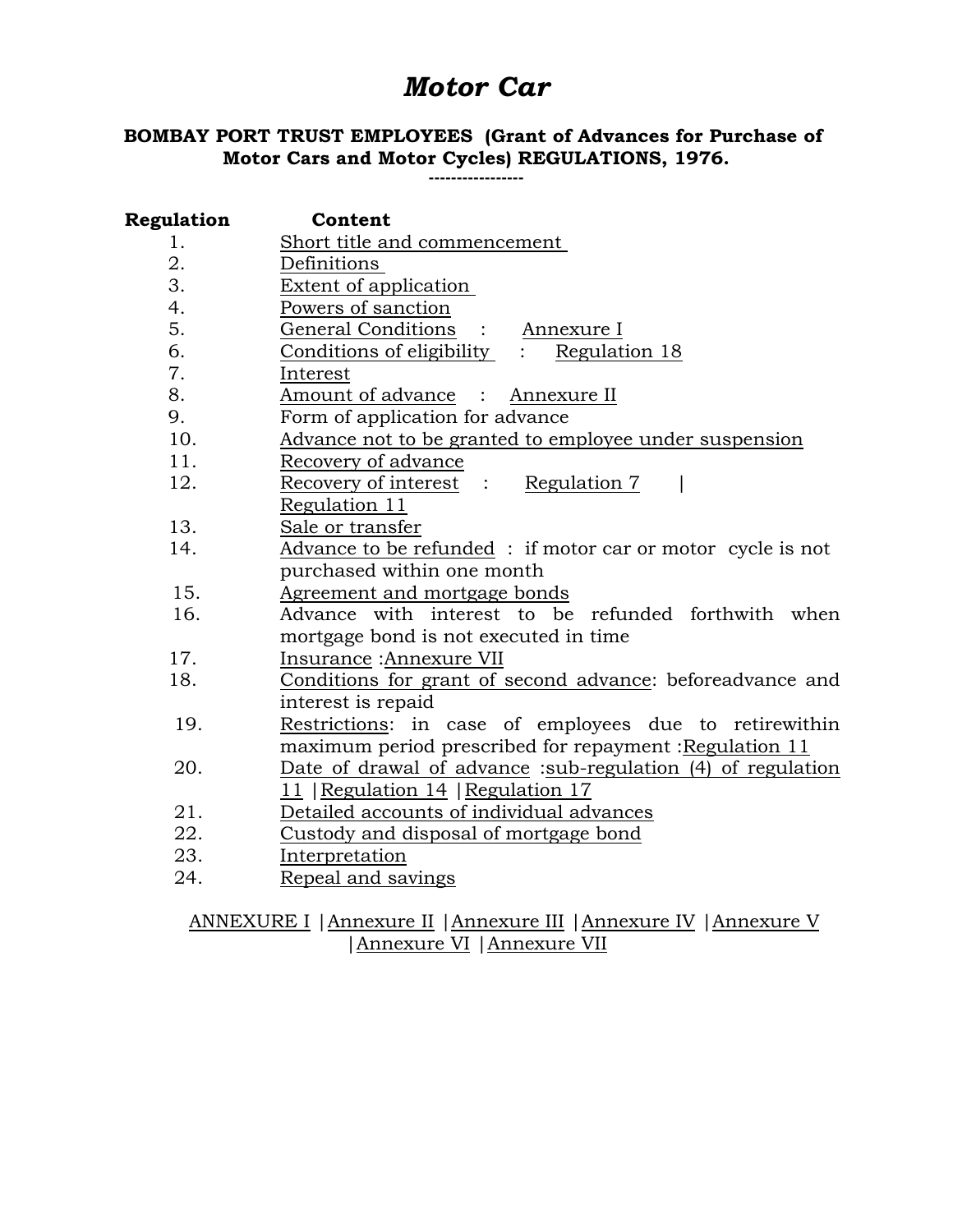# **BOMBAY PORT TRUST EMPLOYEES (Grant of Advances for Purchase of Motor Cars and Motor Cycles) REGULATIONS, 1976.**

**-----------**

In exercise of the powers conferred by section 28 of the Major Port Trusts Act, 1963 (38 of 1963) and in supersession of all the previous regulations on the subject, the Board of Trustees of the Port of Bombay, with the approval of the Central Government, as required by sub-section (1) of section 124 of the said Act, hereby makes the following regulations, <sup>1</sup>the same having been previously published in two successive issues of the Official Gazette, as required by sub-section (2) of section 124, namely :-

#### 1. Short title and commencement –

(1) These regulations may be called the Bombay Port Trust Employees (Grant of Advances for Purchase of Motor Cars and Motor Cycles) Regulations, 1976.

(2) They shall come into force on the date<sup>2</sup> of the publication of the Government's sanction in the Official Gazette.

- 1 Sanction by the Board by their TR No.62 of 24th February 1976. MOST's letter No.PEB(21)/76 dated 11th August 1976.
- 2. Effective from 26th August 1976.
- 2. **Definitions** In these regulations, unless the context otherwise requires

(a) 'Accounts Officer' means the FA&CAO of the Board or such officer(s) from the Accounts Department as may be nominated by the FA&CAO;

(b) 'Board', 'Chairman', 'Deputy Chairman' shall have the meanings respectively assigned to them in the Major Port Trusts Act, 1963 (38 of 1963);

(c) 'class I post' means a post carrying a pay, or a scale of pay the maximum of which is, Rs.1,100\*, or over;

(d) 'pay' means pay as defined in Article 11(11) of the Bombay Port Trust Digest of Pay and Allowances, Leave and Pension Rules, 9th Edition;

(e) 'Motor Cycle' includes scooter, scootertte and auto-cycle.

The scale of pay, viz., Rs.475-1100, recommended by the Major Ports (Class I and Class II Non-Marine Services) Pay Committee and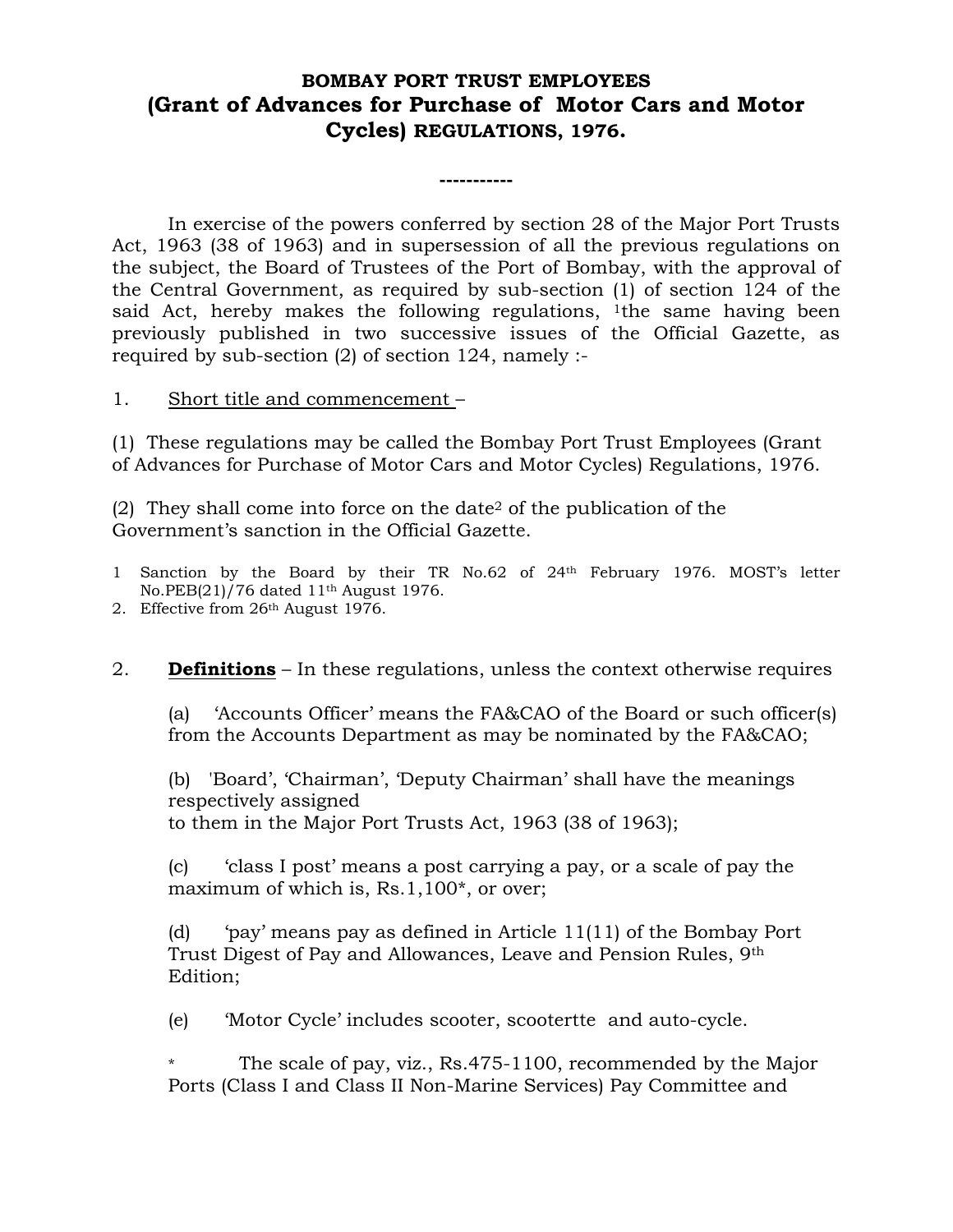accepted by the Government has been revised to Rs.950-1630 by the O.S.D.'s (Shri J.C. Agarwal) report accepted by the Government.

- 3. **Extent of application** These regulations shall apply to employees appointed to the service or posts under the Board, but shall not apply to –
	- (a) persons in casual or part-time employment;
	- (b) persons on deputation from the Central or a State Government or any other source;
	- (c) persons employed on contract except when the contract provides otherwise.
- 4. **Power of sanction** An advance may be sanctioned for the purchase of a motor car or a motor cycle in accordance with the provisions of these regulations –

 (a) In the case of an employee holding a Class I post, by the Chairman;

(b) In any other case, by the Chairman or the Deputy Chairman.

### 5. **General Conditions** –

(1) Except as provided in sub-regulation (2) an advance shall not be granted to an employee without a substantive appointment under the Board.

(2) An employee without a substantive appointment under the Board may be granted an advance, provided he furnishes along with his application for the grant of such advance a surety bond, in the form prescribed in Annexure I to these regulations from an employee with a substantive appointment under the Board and having a status comparable to, or higher than, that of the employee who applies for the advance.

### 6. **Conditions of eligibility** –

(1) An employee may be granted an advance for the purchase of a motor car or motor cycle if his duties involve travelling or if the authority competent to sanction the advance is satisfied that the possession of a motor car or motor cycle, as the case may be, would be of material help to the employee in the discharge of his official duties and that the employee has the capacity to repay the advance and maintain the conveyance in good running condition.

(2) An advance for the purchase of a motor car or motor cycle shall not be granted to an employee, who has already purchased the motor car, or motor cycle, and paid for it, unless the motor car, or motor cycle, has been purchased within a period of three months commencing from the date of advance was applied for, and has been paid for by raising a temporary loan.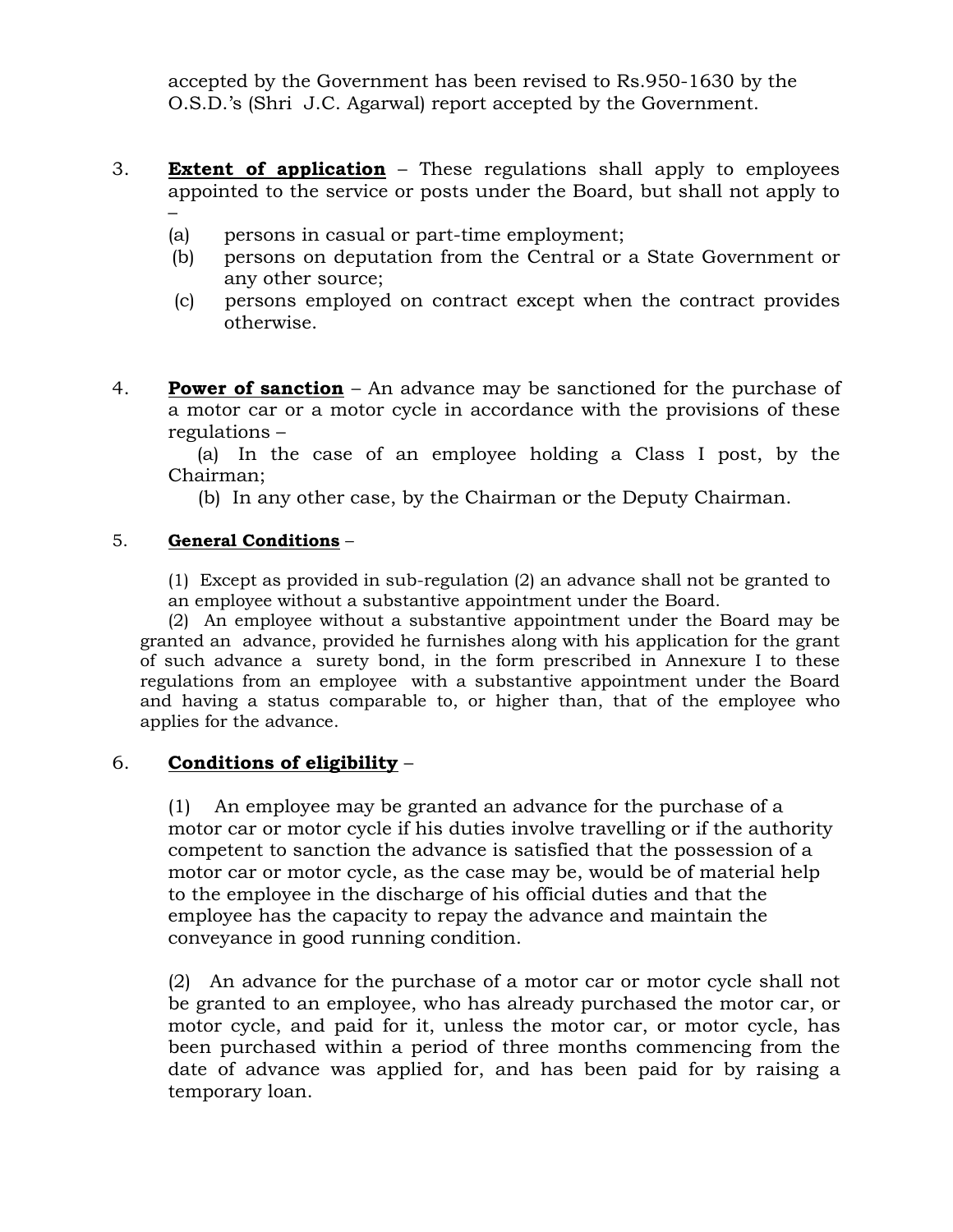(3) An advance for the purchase of a motor car or motor cycle shall not, except as provided in regulation 18, be sanctioned unless the outstanding balance in respect of an advance previously granted for the same purpose, together with interest thereon, has been fully repaid.

- 7. **Interest** Simple interest at the rates fixed by the Central Government from time to time in respect of advances made by it to Government servants for the purchase of motor cars or motor cycles shall be charged on advances granted to employees for the purchase of motor cars or motor cycles. Such interest shall be calculated on the balance outstanding on the last day of each month.
	- Note : If in any particular case, an advance is drawn in more than one instalment, the rate of interest recoverable should be determined with reference to the date on which the first instalment is drawn.
- 8. **Amount of advance** The total amount of advance which may be granted to an employee shall not exceed –
	- (a) for the purchase of a twenty-five thousand rupees motor car or twenty-five month's

pay of the employee or the anticipated price of the motor car, whichever is the least;

(b) for the purchase of a three thousand rupee, or ten motor cycle months' pay of the

employee, or the anticipated price of the motor cycle, whichever is the least.

If the actual price of the motor car or motor cycle paid by the employee is less than the amount of advance, he shall refund the balance to the Board forthwith.

Note  $1$ : In this regulation, the expression `actual price' includes sales tax and the cost of such items, e.g. spare wheel, tyre and a tube or a pillion seat in a scooter, on the purchase of which the purchaser has no choice. It does not, however, cover the cost of certain accessories, e.g. radio in a car, plastic covers, which are not essential and are purchased by the customer of his own volition. Insurance and registration charges are also not included in `actual price'.

Note 2 : The expression 'actual price' used in this regulation shall also cover, in the case of the first purchase, the following items :

(i) the cost of transportation of the conveyance upto Bombay irrespective of whether the transport is arranged by the distributors or by the employee himself; and

(ii) the octroi charges actually paid.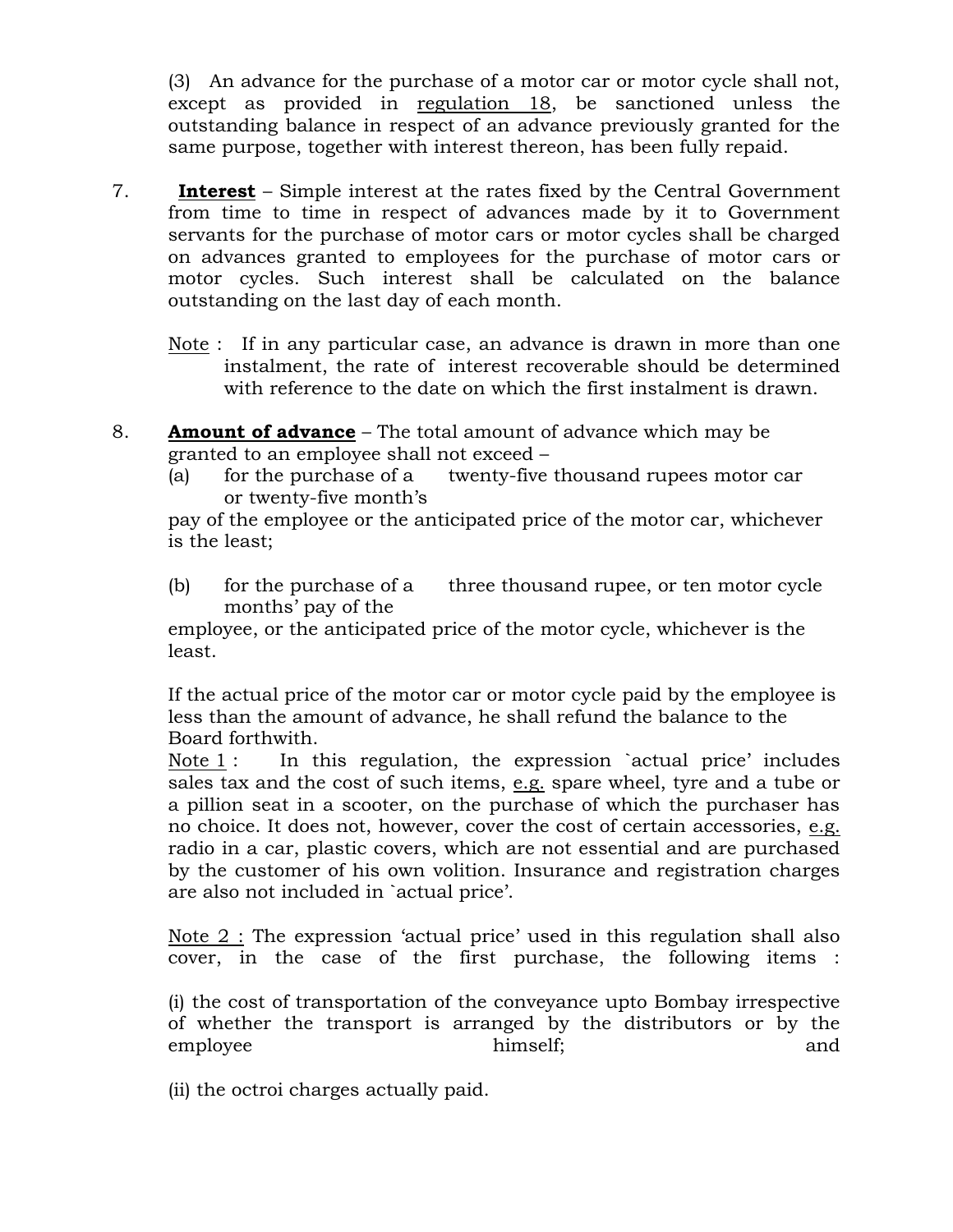9. **Form of application for advance** – Applications for advance for the purchase of a motor car or motor cycle shall be made in the form prescribed in Annexure II to these regulations.

### 10. **Advance not to be granted to employee under suspension** –

Notwithstanding anything contained in regulation 6, an advance for the purchase of a motor car or motor cycle shall not be granted to an employee who is under suspension and, if an advance has already been sanctioned to him before he was placed under suspension, the payment of such advance shall not be made to him during the period of his suspension.

# 11. **Recovery of advance** –

(1) The amount of an advance granted to an employee shall be recovered from him in such number of equal monthly instalments, as he may elect, but such number shall not be more than eighty, if the advance is granted for the purchase of a motor car and, sixty, if the advance is granted for the purchase of a motor cycle. The employee may, at his option, repay more than one instalment in a month.

(2) Each instalment on account of repayment of an advance except the last one shall be a number of whole rupees, the amount of last instalment being raised or lowered, if necessary, to admit of fixation of such instalment and recovery of the balance including any fraction of a rupee.

(3) The authority competent to sanction an advance may, in exceptional cases, vary the amount of monthly instalments provided that the whole amount of advance is completely recovered in the number of instalments not exceeding that initially fixed for repayment of the advance.

(4) The recovery of the amount of an advance shall commence with the first issue of pay, leave salary or subsistence allowance, as the case may be, after the advance is drawn.

12. **Recovery of interest** – (1) The amount of interest calculated under regulation 7 shall be recovered in the minimum number of monthly instalments, the amount of each such instalment being not more than the amount of the instalment fixed under regulation 11.

- 13. **Sale or transfer** An employee shall not sell or transfer a motor car so long as the amount of advance together with interest on such amount is not completely repaid except with the permission of the authority competent to sanction such an advance.
- 14. **Advance to be refunded if motor car or motor cycle is not purchased within one month** – Unless an employee who is sanctioned an advance for the purchase of a motor car or motor cycle completes the purchase of, and pays for, the motor car or motor cycle within one month from the date on which he draws the advance, he shall refund to the Board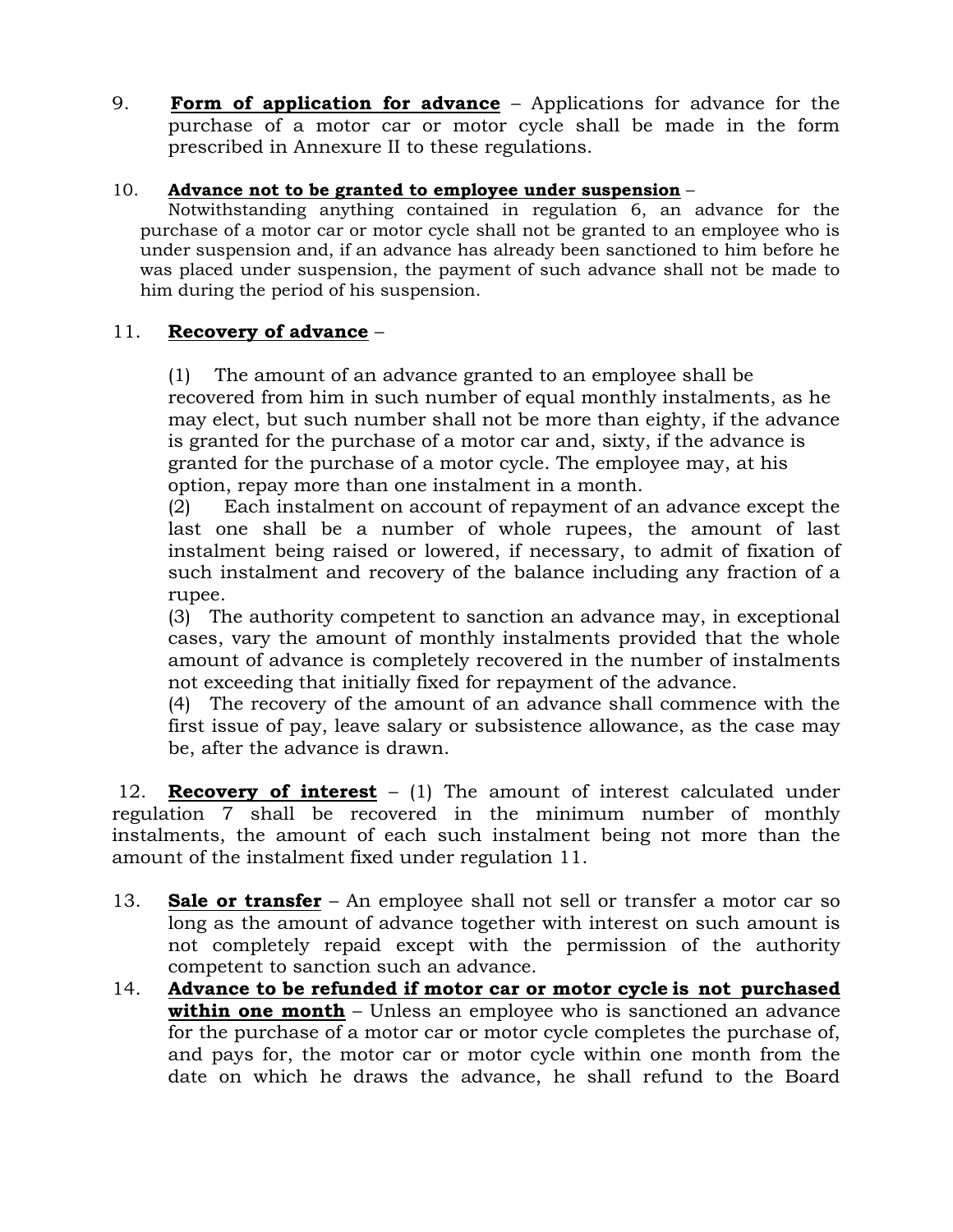forthwith the full amount of the advance together with interest on that amount for one month.

Note 1 : The Chairman may, in exceptional cases, extend the period of one month prescribed in this regulation to two months.

Note 2 : Where an employee refunds the full amount of the advance before the end of the month in which the payment of the advance was made to him, the interest may be recovered for the actual period the advance was retained by the employee.

### 15. **Agreement and mortgage bonds** –

An employee shall, before the payment is made to him of the advance sanctioned for the purpose of a motor car or motor cycle, execute an agreement in the form prescribed in Annexure III to these regulations, if the advance is granted to him under sub-regulation (1) of regulation 6 or in the form prescribed in Annexure IV to these regulations, if the advance is granted to him under sub-regulation (3) of regulation 6. Immediately on completing, but not later than seven days from the date of, the purchase of a motor car, he shall also execute a mortgage bond in the form prescribed in Annexure V and/or Annexure VI, as the case may be, to these regulations, hypothecating the motor car, or motor cycle, to the Board as security for the advance.

## 16. **Advance with interest to be refunded forthwith when mortgage bond is not executed in time** –

The failure to execute a mortgage bond in time will render the employee who has taken the advance liable to refund forthwith the whole of the amount of advance with interest accrued unless good and sufficient reason is shown to the contrary and the authority competent to sanction an advance extends the period prescribed in this regard.

### 17. **Insurance** –

(1) An employee who purchases a motor car or a motor cycle with an advance obtained from the Board shall, at his own cost insure, and so long as the advance and the interest on such advance is not fully repaid, keep so insured, the motor car, or motor cycle, against loss or damage by fire, theft or accident. The insurance policy taken on the motor car or motor cycle shall contain a clause indicated in Annexure VII to these regulations. The insurance shall be arranged with the Life Insurance Corporation of India or any other insurance company which is prepared to insert the said clause in the insurance policy.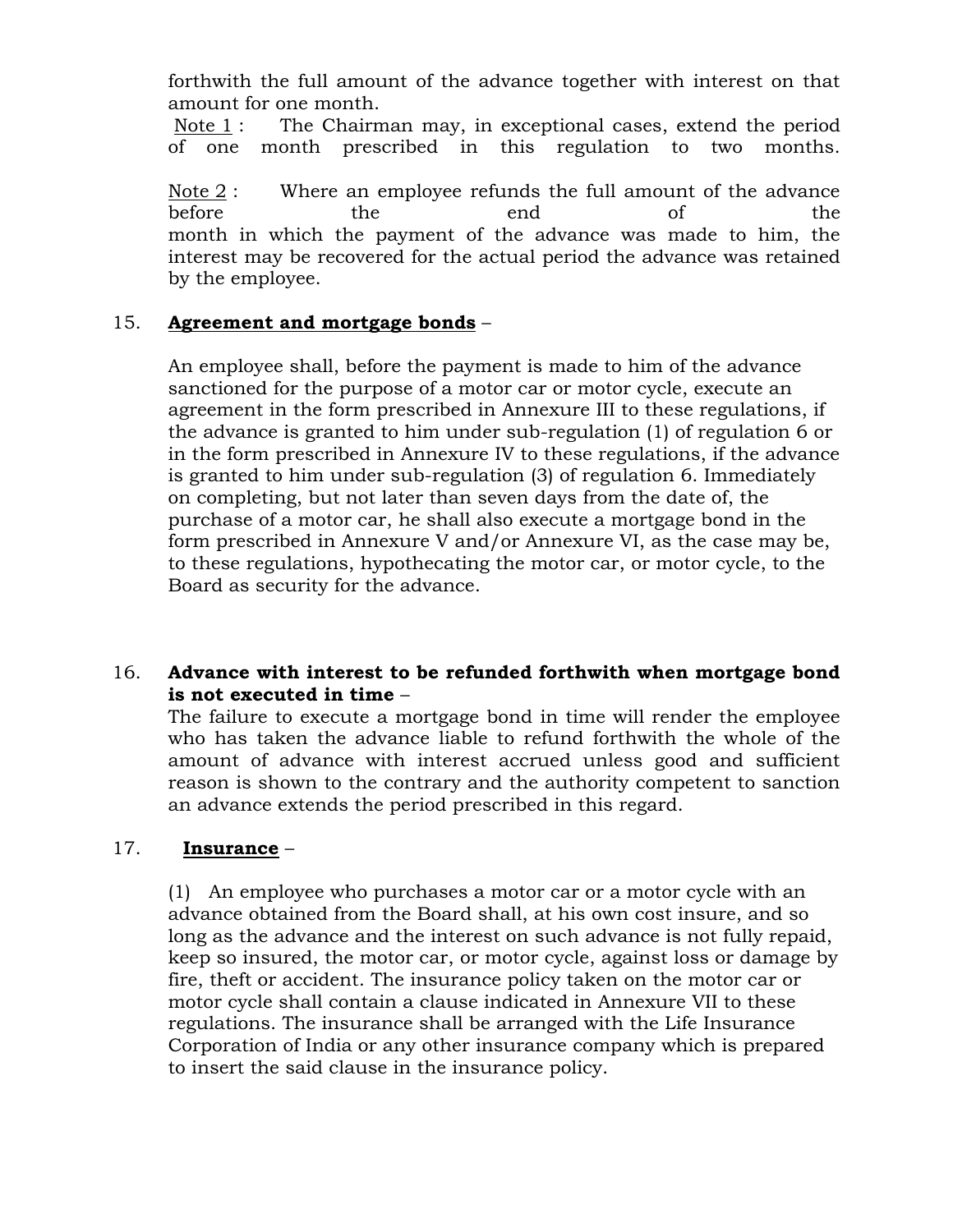(2) The amount for which the motor car or motor cycle is insured for any period shall not be less than the outstanding balance of the advance, with interest accrued, at the beginning of the period, but if such amount is less, the difference shall be refunded to the Board forthwith.

(3) The failure to comply with the conditions prescribed in this regulation will render the employee liable to refund forthwith the whole of the amount of advance with accrued interest unless good and sufficient reason is shown to the contrary and the authority competent to sanction an advance waives the fulfilment of any of such conditions.

# 18. **Conditions for grant of second advance before advance and interest is repaid** –

In cases in which an employee is permitted, by the authority competent to sanction an advance to sell a motor car, before the amount of advance and the interest thereon is fully repaid, in order to purchase another car, that authority may, if the sale proceeds of the car are not sufficient to purchase another car, sanction a second advance to the employee subject to the following conditions :-

- (a) the entire sale proceeds of the old car should be applied towards the purchase of the newly purchased car;
- (b) the amount of second advance should be restricted to the excess of the price of the newly purchased car over the sale proceeds of the old car, reduced by the balance outstanding in respect of the advance previously granted;
- (c) the recovery of the advance should continue to be made at the rate previously fixed;
- (d) the newly purchased car should be insured and mortgaged to the Board;
- (e) a fresh mortgage bond should be executed in favour of the Board for the revised amount due and not for the amount originally advanced.

## 19. **Restrictions in case of employees due to retire within maximum period prescribed for repayment** –

If an advance is granted to an employee who is due to retire within the maximum period prescribed for its repayment under regulation 11, the number of instalments shall be so regulated that the repayment of advance with interest, if any, is completed before retirement, or termination of service, as the case may be.

20. **Date of drawal of advance** – For the undermentioned purposes, the date of drawal of an advance sanctioned for the purchase of a motor car or motor cycle shall be date of issue of the cheque by the Accounts Department :

(i) Recovery of first instalment towards repayment of the advance (vide sub-regulation (4) of regulation 11).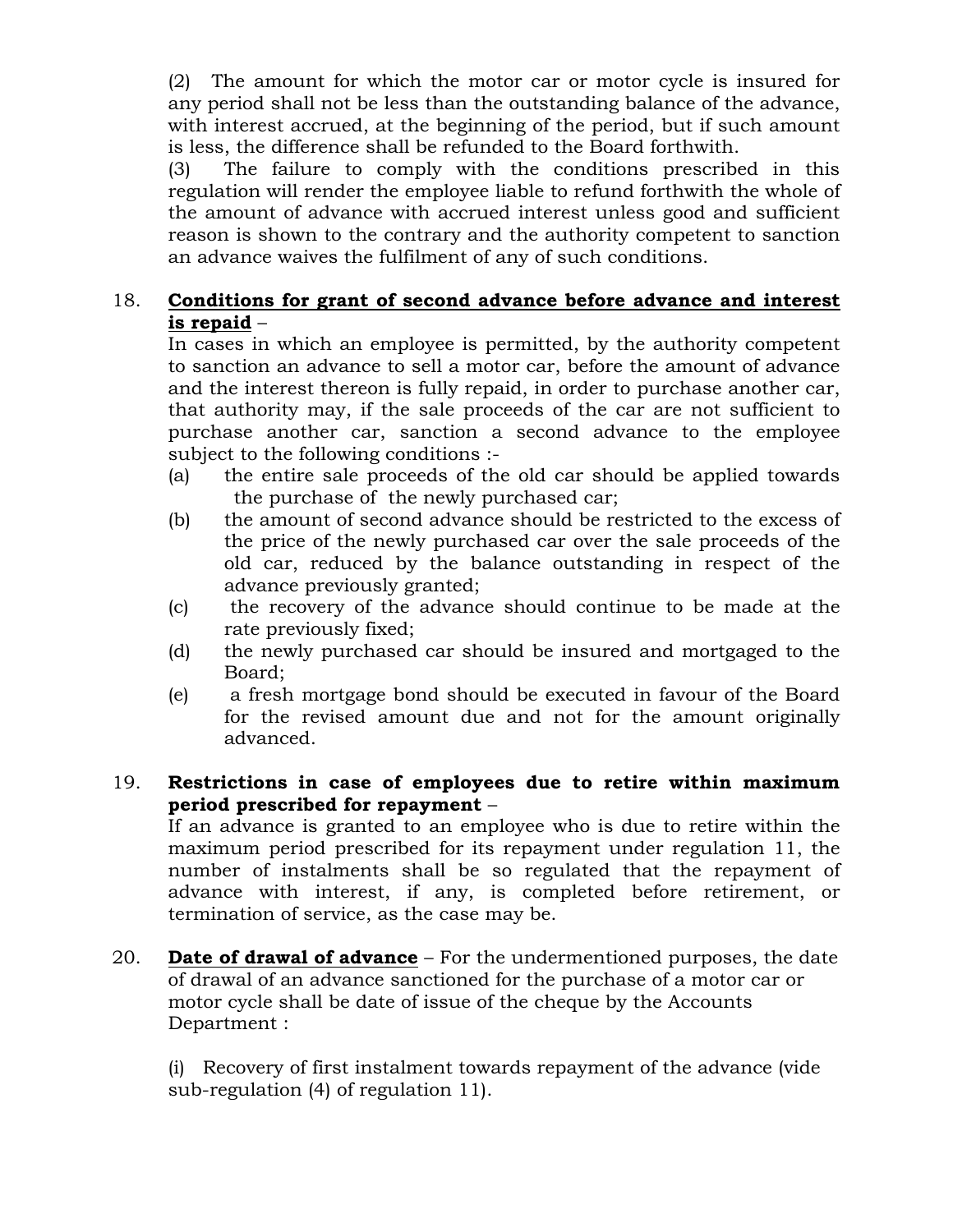(ii) Completion of the negotiations and purchase of a motor car or motor cycle (vide regulation 14). (iii) Calculation of interest (vide regulation 17).

# 21. **Detailed accounts of individual advances** –

The Accounts officer shall maintain detailed accounts of individual advances, watch their recovery and see that the conditions attached to each advance are fulfilled.

- 22. **Custody and disposal of mortgage bond** The mortgage bond shall be kept in the safe custody of the Accounts Officer. On repayment of the advance in full, together with the interest due thereon, the Accounts Officer shall make an endorsement to that effect on the bond and return the same to the employees.
- 23. **Interpretation** If any question arises as to the interpretation of these regulations, it shall be referred to the Chairman whose decision thereon shall be final.
- 24. **Repeal and savings** All regulations corresponding to these regulations and in force immediately before the commencement of these regulations are hereby repealed.

Provided that any order made or any action taken under the regulations so repealed shall be deemed to have been made or taken under the corresponding provisions of these regulations.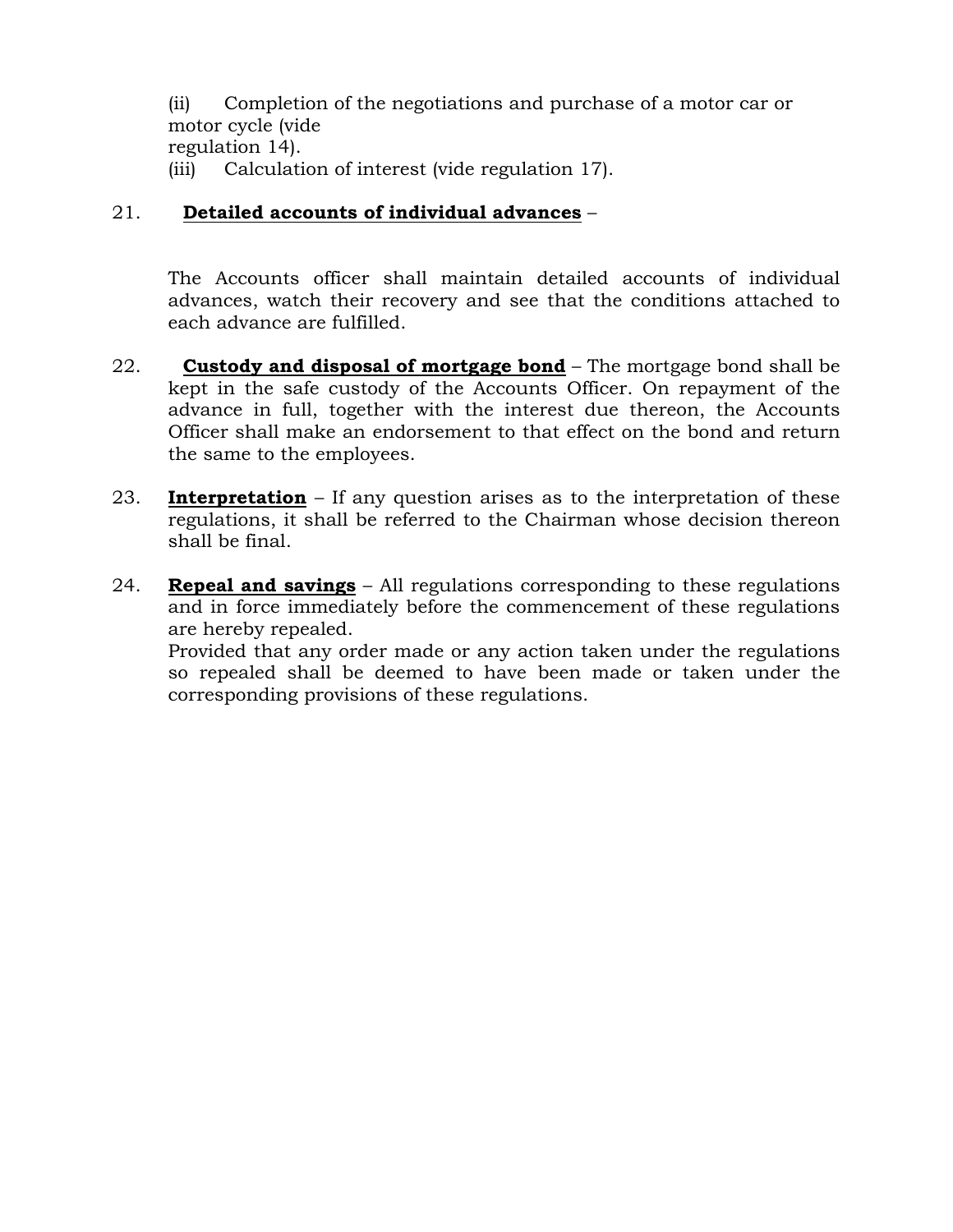ANNEXURE I

[See regulation 5(2)]

### **FORM OF SURETY BOND**

| KNOW ALL MEN BY THESE PRESENTS THAT I<br>SON OF                                          |  |  |  |  |  |  |  |  |
|------------------------------------------------------------------------------------------|--|--|--|--|--|--|--|--|
| resident of ___________ in the District of                                               |  |  |  |  |  |  |  |  |
| at present employed as a permanent                                                       |  |  |  |  |  |  |  |  |
|                                                                                          |  |  |  |  |  |  |  |  |
| (hereinafter called "the surety") am held and firmly bond up to the Board of Trustees of |  |  |  |  |  |  |  |  |
| the Port of Bombay (hereinafter called "the Board") in the sum of Rs.                    |  |  |  |  |  |  |  |  |
| (Rupees<br>only) with interest as                                                        |  |  |  |  |  |  |  |  |
| hereinafter specified and all costs between attorney and client and all charges and      |  |  |  |  |  |  |  |  |
| expenses that shall or may have been incurred by or occasioned to the Board to be        |  |  |  |  |  |  |  |  |
| paid to the Board FOR WHICH PAYMENT to be well the truly made I hereby bind              |  |  |  |  |  |  |  |  |
| myself, my heirs, executors, administrators and representatives firmly by these          |  |  |  |  |  |  |  |  |
| presents. In witness whereof I have signed this bond this _____________________ day of   |  |  |  |  |  |  |  |  |
| one thousand nine hundred and ______________________.                                    |  |  |  |  |  |  |  |  |
| WHEREAS the Board has agreed to grant to ____________________ son of                     |  |  |  |  |  |  |  |  |
|                                                                                          |  |  |  |  |  |  |  |  |
|                                                                                          |  |  |  |  |  |  |  |  |
|                                                                                          |  |  |  |  |  |  |  |  |
| the ________________________ (hereinafter called "the borrower") at the borrower's own   |  |  |  |  |  |  |  |  |
| request an advance of Rs. ______________ (Rupees ________________________________        |  |  |  |  |  |  |  |  |
| only) for the ____________________ AND WHEREAS THE BORROWER has undertaken to            |  |  |  |  |  |  |  |  |
| repay the said amount in ______________________ equal monthly instalments with interest  |  |  |  |  |  |  |  |  |
| as calculated at the rate and in the manner prescribed under regulation                  |  |  |  |  |  |  |  |  |
| of the Bombay Port Trust Employees (Grant of Advances for                                |  |  |  |  |  |  |  |  |
| Purchase of Motor Cars and Motor Cycles) Regulations, 1976, thereon or on so much        |  |  |  |  |  |  |  |  |
| thereof as shall for the time being remain due and unpaid from the day of the advance.   |  |  |  |  |  |  |  |  |

AND WHEREAS in consideration of the Board having agreed to grant the aforesaid advance to the Borrower the Surety has agreed to execute the above bond with such condition as is hereunder written.

NOW THE CONDITION OF THE ABOVE WRITTEN bond is that if the said Borrower shall, while employed in the said \_\_\_\_\_\_\_\_\_\_\_\_\_\_\_\_\_\_\_ DULY and regularly pay or cause to be paid to the Board the amount of the aforesaid advance owing to the Board by instalments with interest as calculated in the aforesaid manner thereon or on so much thereof as shall for the time being remain due and unpaid from the day of the advance until the said sum of Rs. The same sum (Rupees  $\sim$ \_\_\_\_\_\_\_\_\_\_\_\_\_\_\_\_\_\_\_\_\_\_ only) with interest as calculated in the aforesaid manner shall be duly paid, then this bond shall be void otherwise the same shall be and remain in full force and virtue.

BUT SO NEVERTHELESS that if the Borrower shall die or become insolvent or at any time cease to be in the service of the Board, the whole or so much of the said principal sum of Rs.\_\_\_\_\_\_\_\_\_\_\_\_\_\_\_\_\_ (Rupees \_\_\_\_\_\_\_\_\_\_\_\_\_\_\_\_\_\_\_\_\_\_\_\_\_\_\_\_\_\_\_\_\_\_\_\_\_ only) thereof as shall then remain unpaid and the interest due on the said principal sum calculated in the aforesaid manner from the day of the advance shall immediately become due and payable to the Board and be recoverable from the surety in one instalment by virtue of this bond.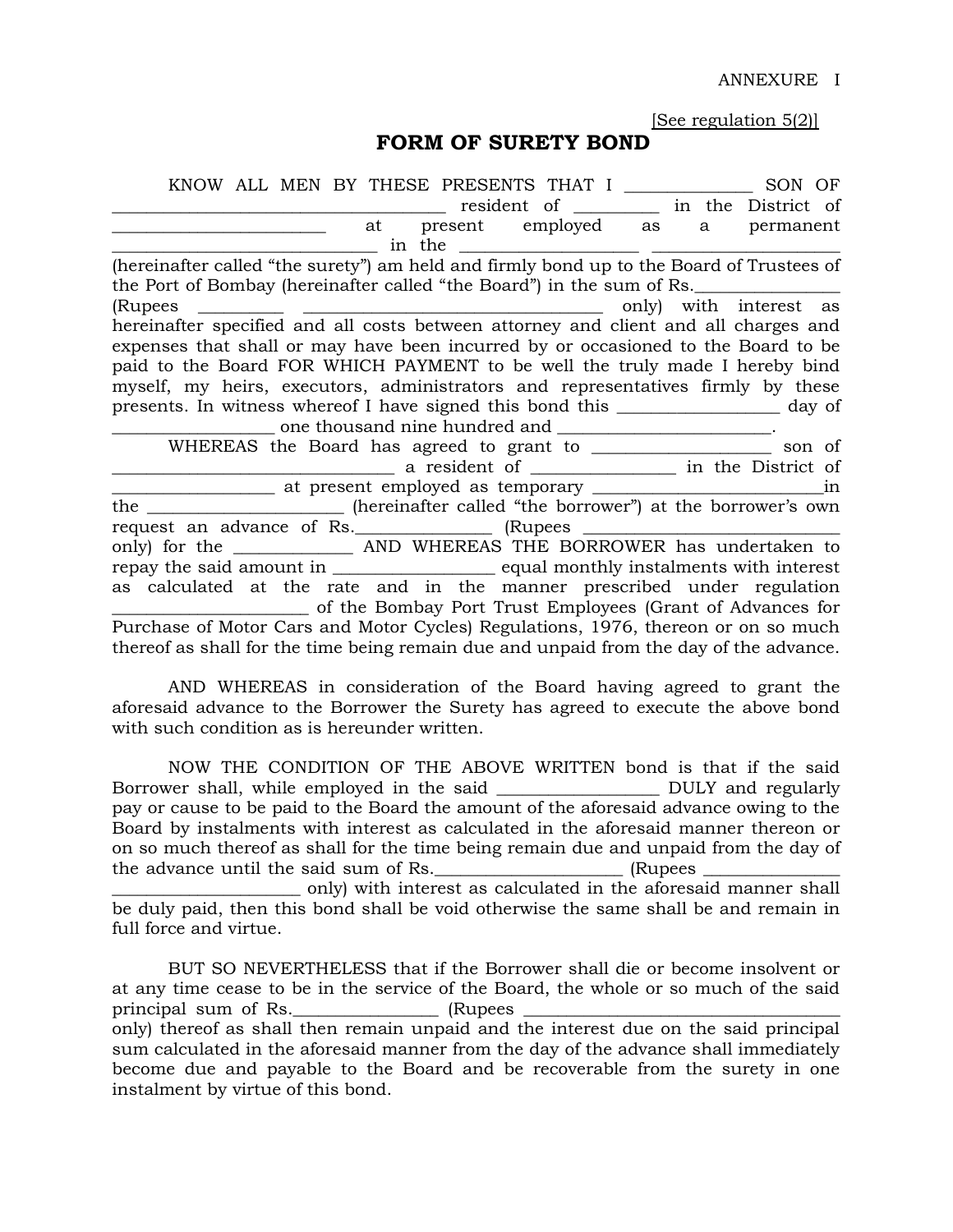The obligation undertaken by the Surety shall not be discharged or in any way affected by an extension of time or any other indulgence granted by the Board of the said borrower whether with or without the knowledge or consent of the Surety.

(Signature of Surety)

 $\frac{1}{2}$  ,  $\frac{1}{2}$  ,  $\frac{1}{2}$  ,  $\frac{1}{2}$  ,  $\frac{1}{2}$  ,  $\frac{1}{2}$  ,  $\frac{1}{2}$  ,  $\frac{1}{2}$  ,  $\frac{1}{2}$  ,  $\frac{1}{2}$  ,  $\frac{1}{2}$  ,  $\frac{1}{2}$  ,  $\frac{1}{2}$  ,  $\frac{1}{2}$  ,  $\frac{1}{2}$  ,  $\frac{1}{2}$  ,  $\frac{1}{2}$  ,  $\frac{1}{2}$  ,  $\frac{1$ 

| Signed $\&$<br>delivered<br>by the said $\_\_$                                 |                                                                                  |
|--------------------------------------------------------------------------------|----------------------------------------------------------------------------------|
|                                                                                | Office to which<br>attached<br><u> 1989 - Andrea State Barbara, amerikan per</u> |
|                                                                                | In the presence of :-                                                            |
| this $\frac{1}{\sqrt{1-\frac{1}{2}}\left\lceil \frac{1}{2}\right\rceil}$<br>19 | (i)<br>(ii)                                                                      |
| Signature,                                                                     |                                                                                  |

Address & occupation of the Witnesses. ACCEPTED

For and on behalf of the Board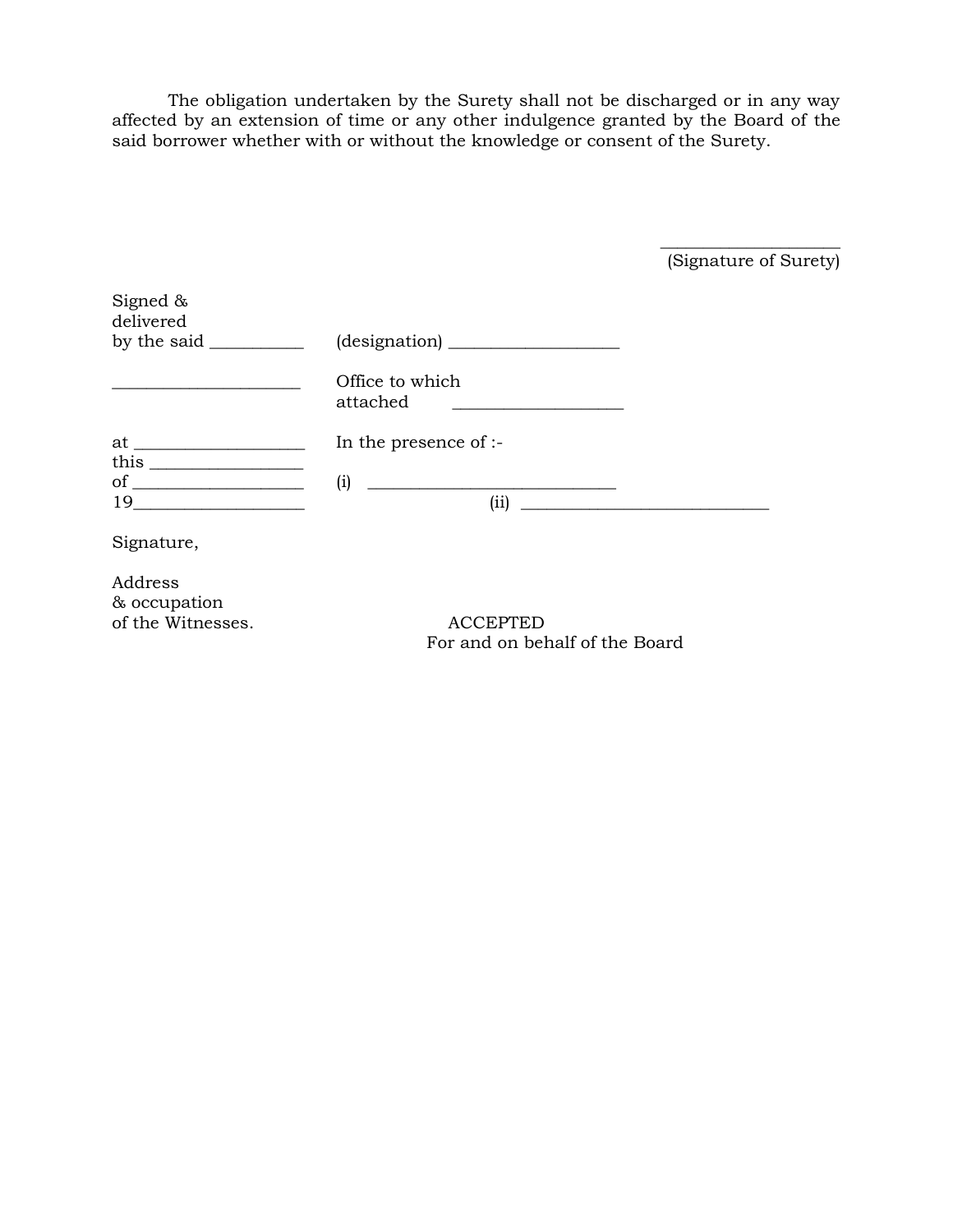#### (SeeRegulation 9)

#### **APPLICATION FORM FOR ADVANCE FOR THE PURCHASE OF MOTOR CAR/MOTOR CYCLE**

1. Name of applicant

--------------------------

- 2. Applicant's designation
- 3. Whether entitled to conveyance/ motor Car Allowance and if so, the rate per mensem
- 4. Pay :-
	- (i) Substantive pay
	- (ii) Officiating pay or pay drawn in a temporary post
	- (iii) Special/Personal pay
- 5. Anticipated price of motor car/motor cycle (excluding the cost of optional accessories and insurance and registration charges)
- 6. Amount of advance required
- 7. Date of superannuation or retirement
- 8. Number of instalments in which the advance is desired to be repaid
- 9. Whether advance for similar purpose was obtained previously and if so,
	- (i) date of drawal of the advance
	- (ii) the amount of advance and/or interest thereon still outstanding, if any
- 10. Whether the intention is to purchase
	- (a) a new or an old motor car/motor cycle
	- (b) if the intention is to purchase an old car whether it has been ascertained that the car will be accepted for insurance
- 11. Are any negotiations or preliminary enquiries being made so that delivery may be taken of the motor car/motor cycle within one month from the date of drawal of the advance?
- 12. (a) Certified that the information given is complete and true.

(b) Certified that I have not taken delivery of the motor car/motor cycle on account of which I apply for the advance, that I shall complete negotiations for the purchase of, pay finally and take possession of the motor car/motor cycle before the expiry of one month from the date of drawal of the advance, and that I shall insure it from the date of taking delivery of it.

> Applicant's signature Date :-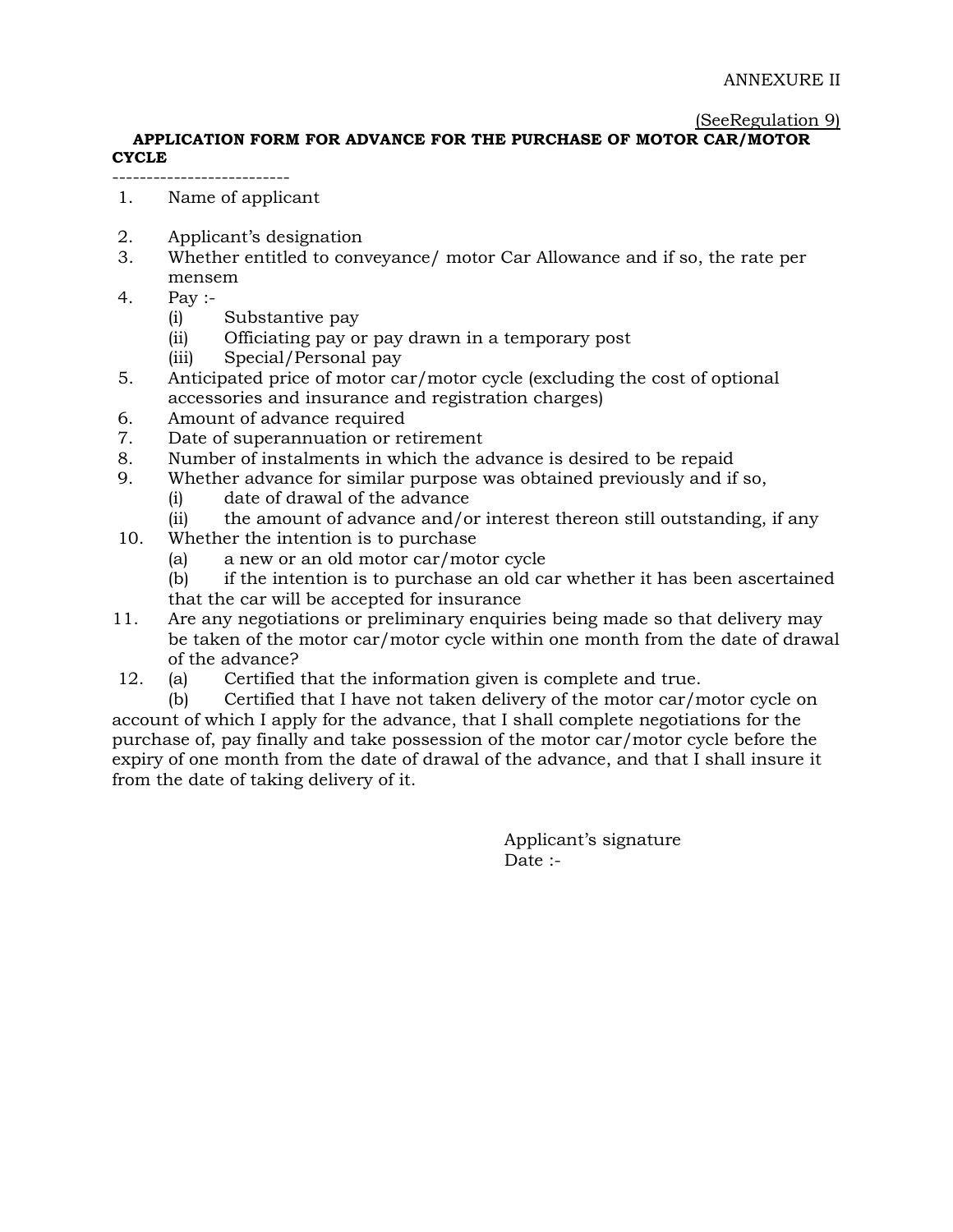#### ANNEXURE III

(See Regulation 15)

Form of Agreement to be executed at the time of drawing an Advance for the purchase of a Motor Car or Motor Cycle.

 **-------------**

An AGREEMENT made on \_\_\_\_\_\_\_\_\_\_\_\_\_\_\_ day of \_\_\_\_\_\_\_\_\_\_ one thousand nine hundred and \_\_\_\_\_\_\_\_\_\_\_\_\_\_\_\_\_ BETWEEN \_\_\_\_\_\_\_\_\_\_ \_\_\_\_\_\_\_\_\_\_\_\_\_\_\_\_\_\_\_\_\_\_\_\_\_ (hereinafter called the Borrower which expression shall include his heirs, administrators, executors and legal representatives) of the one part and the Board of Trustees of the Port of Bombay (hereinafter called the Board) of the other part. WHEREAS the Borrower has under the provisions of the Bombay Port Trust employees (Grant of Advances for Purchase of Motor Cars and Motor Cycles) Regulations, 1976 (hereinafter referred to as the said Regulations which expression shall include any amendments thereof for the time being in force) applied to the Board for a loan of Rs.\_\_\_\_\_\_\_\_\_\_\_\_\_\_\_\_\_ for the purchase of a motor \_\_\_\_\_\_\_\_\_\_\_\_\_\_\_\_ and whereas the Board has agreed to lend the said amount to the Borrower on the terms and conditions hereinafter contained NOW IT IS HEREBY AGREED between the parties hereto that in consideration of the sum of Rs. The paid by the Board to the Borrower (the receipt of which the Borrower hereby acknowledges) the Borrower hereby agrees with the Board (1) to repay to the Board the said amount with interest calculated according to the said Regulations by monthly deductions from his salary as provided in the said Regulations and hereby authorises the Board to make such deductions, and (2) within one month from the date of these presents to expend the full amount of the said loan in purchase of a motor \_\_\_\_\_\_\_\_\_\_\_\_\_\_ or if the actual price paid is less than the loan to repay the difference to the Board forthwith, and (3) to execute a document hypothecating the said motor \_\_\_\_\_\_\_\_\_\_\_\_ to the Board as security for the amount lent to the Borrower as aforesaid and interest in the form provided by the said Regulations and IT IS HEREBY LASTLY AGREED AND DECLARED THAT IF THE MOTOR \_\_\_\_\_\_\_\_\_\_\_\_\_\_ has not been purchased and hypothecated as aforesaid within one month from the date of these presents or if the Borrower within that period becomes insolvent or quits the service of the Board or dies the whole amount of the loan and interest accrued thereon shall immediately become due and payable.

IN WITNESS whereof the BORROWER and \_\_\_\_\_\_\_\_\_\_\_\_\_\_\_\_\_ for and on behalf of the Board have hereunto set their hands the day and year first before written.

\_\_\_\_\_\_\_\_\_\_\_\_\_\_\_\_\_\_\_\_\_\_\_\_\_\_\_\_ \_\_\_\_\_\_\_\_\_\_\_\_\_\_\_\_\_\_\_\_\_\_\_\_\_\_\_ \_\_\_\_\_\_\_\_\_\_\_\_\_\_\_\_\_\_\_\_\_\_\_\_\_\_\_\_ \_\_\_\_\_\_\_\_\_\_\_\_\_\_\_\_\_\_\_\_\_\_\_\_\_\_\_

\*Signed by the said in the presence of

(Signature of Witnesses) (Signature and designation of the Borrower)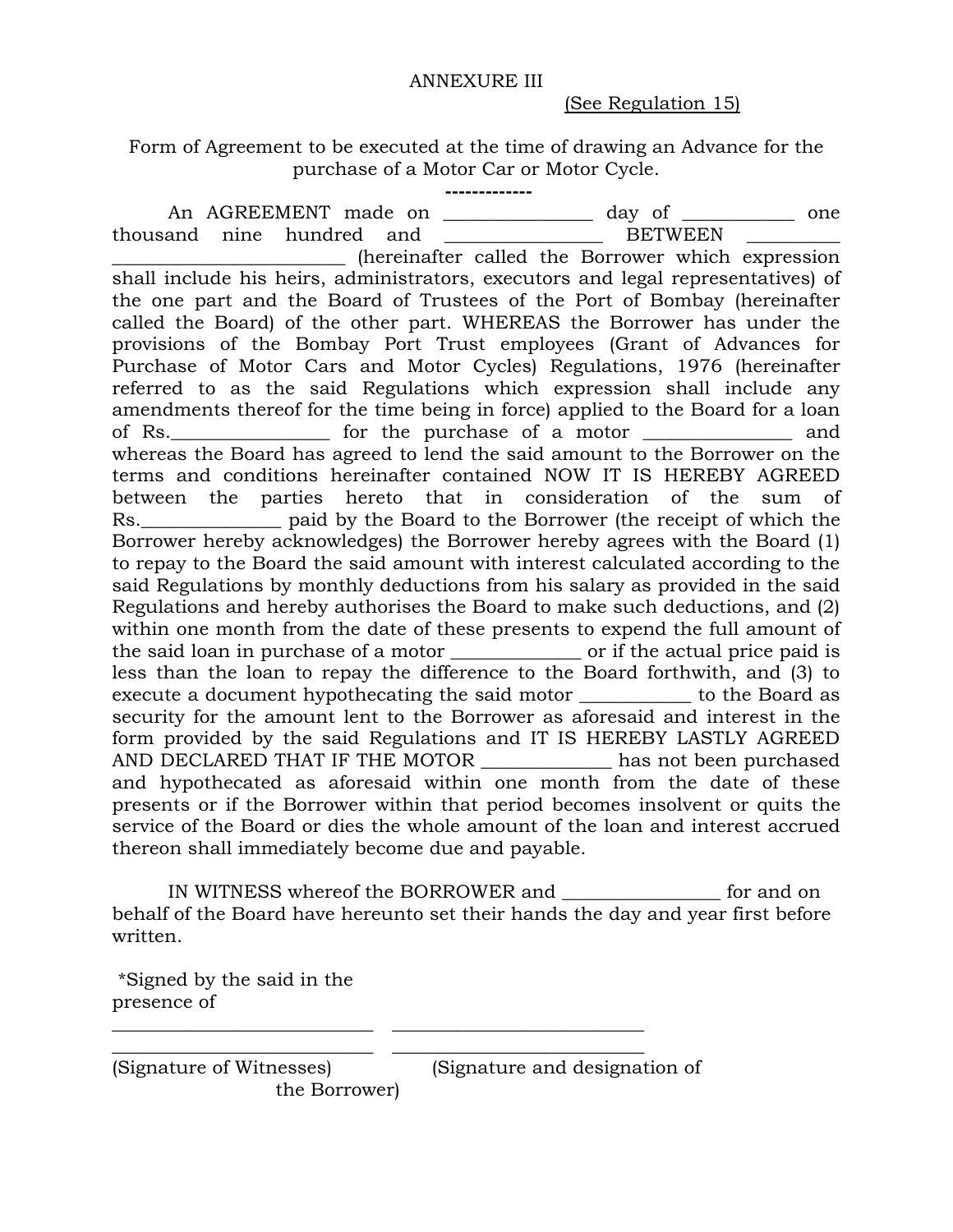Signed by (name and designation)

 $\overline{\phantom{a}}$  , where  $\overline{\phantom{a}}$  , where  $\overline{\phantom{a}}$  ,  $\overline{\phantom{a}}$  ,  $\overline{\phantom{a}}$  ,  $\overline{\phantom{a}}$  ,  $\overline{\phantom{a}}$  ,  $\overline{\phantom{a}}$  ,  $\overline{\phantom{a}}$  ,  $\overline{\phantom{a}}$  ,  $\overline{\phantom{a}}$  ,  $\overline{\phantom{a}}$  ,  $\overline{\phantom{a}}$  ,  $\overline{\phantom{a}}$  ,  $\overline{\phantom{a}}$  , for and on behalf of the Board of Trustees of the Port of Bombay in the presence of

(Signature of Witnesses) (Signature and designation of the Officer)

\*Name and designation of the Borrower.

\_\_\_\_\_\_\_\_\_\_\_\_\_\_\_\_\_\_\_\_\_\_\_\_\_\_\_\_\_\_ \_\_\_\_\_\_\_\_\_\_\_\_\_\_\_\_\_\_\_\_\_\_\_\_\_\_\_ \_\_\_\_\_\_\_\_\_\_\_\_\_\_\_\_\_\_\_\_\_\_\_\_\_\_\_\_\_\_ \_\_\_\_\_\_\_\_\_\_\_\_\_\_\_\_\_\_\_\_\_\_\_\_\_\_\_

\_\_\_\_\_\_\_\_\_\_\_\_\_\_\_\_\_\_\_\_\_\_\_\_\_\_\_\_\_\_\_\_\_\_\_\_\_\_\_\_\_\_\_\_\_\_\_\_\_\_\_\_\_\_\_\_\_\_\_\_\_\_\_\_\_\_\_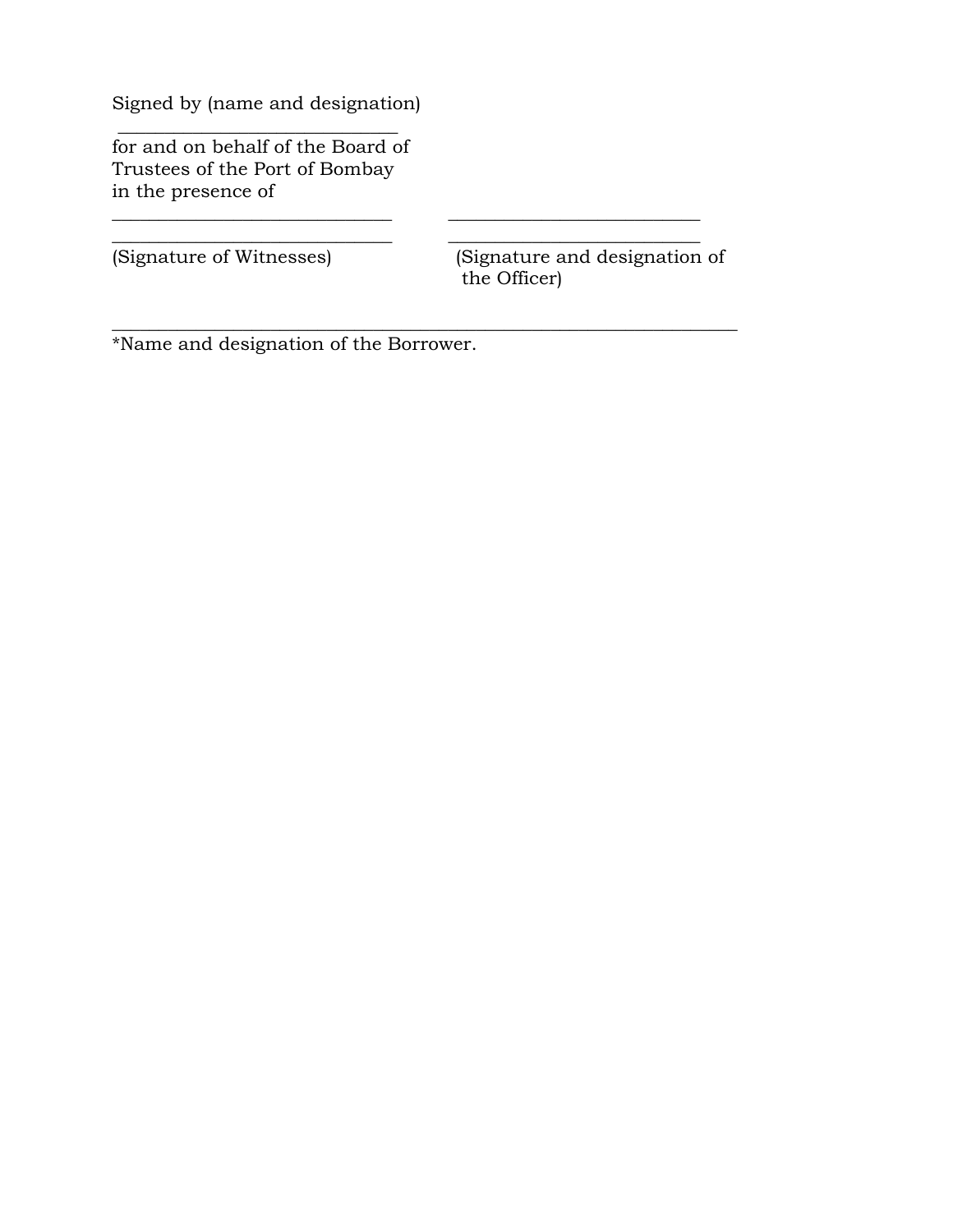Form of Agreement to be executed before drawing an Advance for the purchase of a Motor Car or Motor Cycle.

An AGREEMENT made on \_\_\_\_\_\_\_\_\_\_\_\_\_\_\_\_ day of \_\_\_\_\_\_\_\_\_\_\_\_\_\_\_ one thousand nine hundred and \_\_\_\_\_\_\_\_\_\_\_\_\_\_\_\_\_\_\_\_\_\_\_\_\_\_\_BETWEEN \_\_\_\_\_\_\_\_\_\_\_\_ (hereinafter called the Borrower which expression shall include his heirs, executors, administrators and legal representatives) of the one part and the Board of Trustees of the Port of Bombay (hereinafter called the Board) of the other part.

WHEREAS the Borrower has purchased/agreed to purchase the motor \_\_\_\_\_\_\_\_\_\_\_\_\_ described in the schedule hereunder written (hereinafter referred to as the "said motor \_\_\_\_\_\_\_\_\_\_\_\_"). AND WHEREAS the Borrower has under the provisions of the Bombay Port Trust Employees (Grant of Advances for Purchase of Motor Cars and Motor Cycles) Regulations, 1976 shall include any amendments thereof for the time being in force) applied to the Board for a loan of Rs.\_\_\_\_\_\_\_\_\_\_\_\_\_ for the purchase of a motor \_\_\_\_\_\_\_\_\_\_\_\_\_\_ and whereas the Board has agreed to lend the said amount to the Borrower on the terms and conditions hereinafter contained NOW IT IS HEREBY AGREED between the parties hereto in consideration of the sum of Rs.\_\_\_\_\_\_\_\_\_\_\_\_\_ paid by the Board to the Borrower (the receipt of which the Borrower hereby acknowledges) the Borrower hereby agrees with the Board (1) to repay to the Board the said amount with interest calculated according to the said Regulations by monthly deductions from his salary as provided in the said Regulations and hereby authorises the Board to make such deductions and (2) within one month from the date of these presents to expend the full amount of the said loan in the repayment of any loan obtained by him from a private party/the state of the state (bank) for the purchase of the said motor \_\_\_\_\_\_\_\_\_\_\_\_\_\_\_\_ or if the actual price paid is less than the loan to repay the difference to the Board forthwith, and (3) to execute a document hypothecating the said motor \_\_\_\_\_\_\_\_\_\_\_\_\_\_ to the Board as security for the amount lent to the Borrower as aforesaid and interest in the form provided by the said Regulations and IT IS HEREBY LASTLY AGREED AND DECLARED THAT IF THE MOTOR \_\_\_\_\_\_\_\_\_\_\_ has not been purchased and hypothecated as aforesaid within one month from the date of these presents or if the Borrower fails to repay the amount of the loan obtained by him from a private party/\_\_\_\_\_\_\_\_\_\_\_\_\_\_\_ (bank) for the express purpose of purchasing the said motor within one month from the date of these presents or if the Borrower within that period becomes insolvent or quits the service of the Board or dies the whole amount of the loan and interest accrued thereon shall immediately become due and payable.

#### THE SCHEDULE

 Description of Motor Maker's Name **Description**  No. of Cylinders Engine Number Chassis No. Cost price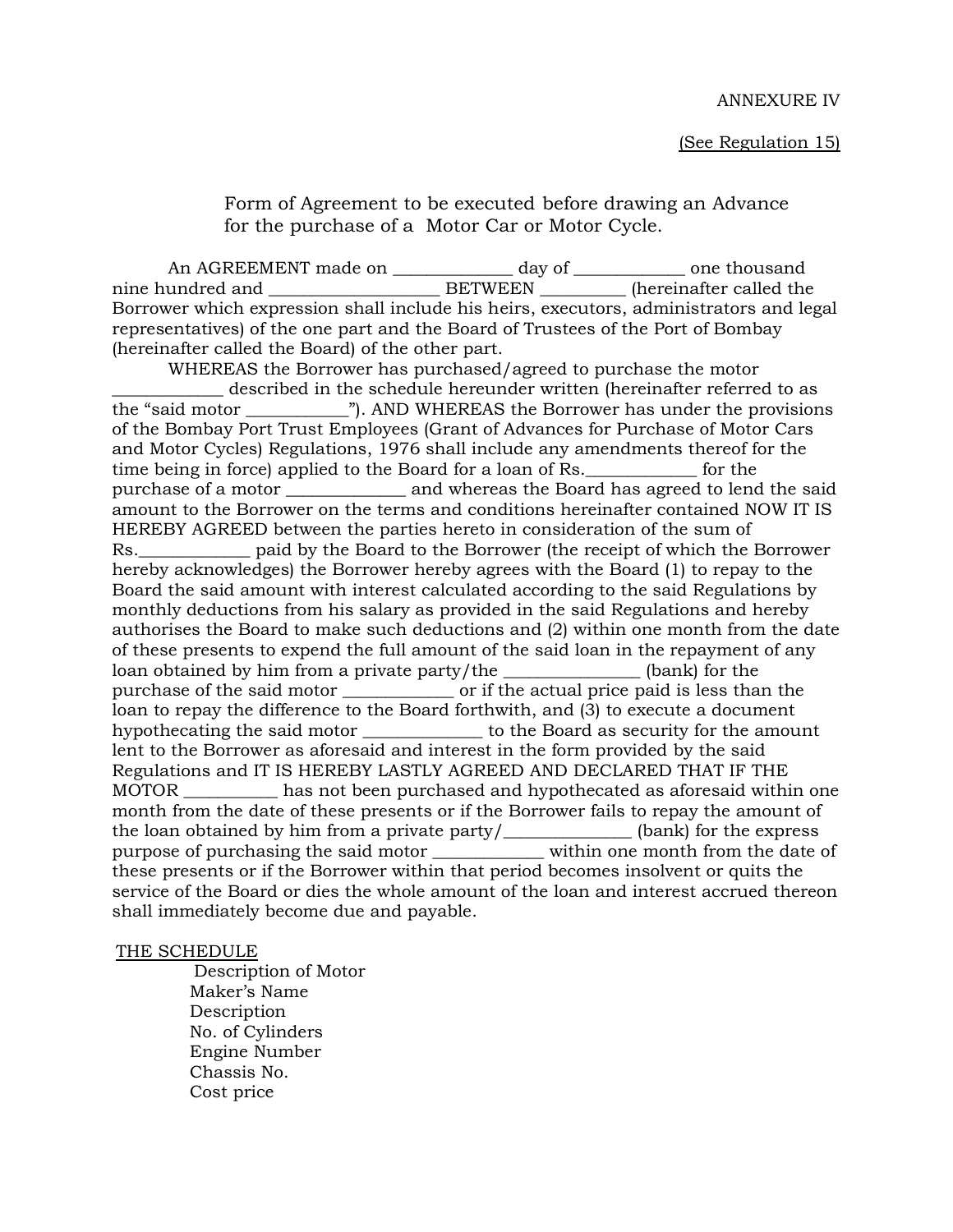IN WITNESS whereof the BORROWER and \_\_\_\_\_\_\_\_\_\_\_\_\_\_\_\_ for and on behalf of the Board have hereunto set their hands the day and year first above written.

\*Signed by the said in the presence of \_\_\_\_\_\_\_\_\_\_\_\_\_\_\_\_\_\_\_\_\_\_\_\_\_\_\_\_ \_\_\_\_\_\_\_\_\_\_\_\_\_\_\_\_\_\_\_\_\_\_\_\_\_\_\_

(Signature of Witnesses) (Signature and designation of the borrower)

\_\_\_\_\_\_\_\_\_\_\_\_\_\_\_\_\_\_\_\_\_\_\_\_\_\_\_\_ \_\_\_\_\_\_\_\_\_\_\_\_\_\_\_\_\_\_\_\_\_\_\_\_\_\_\_

\_\_\_\_\_\_\_\_\_\_\_\_\_\_\_\_\_\_\_\_\_\_\_\_\_\_\_\_\_\_ \_\_\_\_\_\_\_\_\_\_\_\_\_\_\_\_\_\_\_\_\_\_\_\_\_\_\_

\_\_\_\_\_\_\_\_\_\_\_\_\_\_\_\_\_\_\_\_\_\_\_\_\_\_\_\_\_\_\_\_\_\_\_\_\_\_\_\_\_\_\_\_\_\_\_\_\_\_\_\_\_\_\_\_\_\_\_\_\_\_\_\_\_\_\_\_\_

Signed by (name and designation)

for and on behalf of the Board of Trustees of the Port of Bombay in the presence of

 $\frac{1}{2}$  ,  $\frac{1}{2}$  ,  $\frac{1}{2}$  ,  $\frac{1}{2}$  ,  $\frac{1}{2}$  ,  $\frac{1}{2}$  ,  $\frac{1}{2}$  ,  $\frac{1}{2}$  ,  $\frac{1}{2}$  ,  $\frac{1}{2}$  ,  $\frac{1}{2}$  ,  $\frac{1}{2}$  ,  $\frac{1}{2}$  ,  $\frac{1}{2}$  ,  $\frac{1}{2}$  ,  $\frac{1}{2}$  ,  $\frac{1}{2}$  ,  $\frac{1}{2}$  ,  $\frac{1$ 

\_\_\_\_\_\_\_\_\_\_\_\_\_\_\_\_\_\_\_\_\_\_\_\_\_\_\_\_ \_\_\_\_\_\_\_\_\_\_\_\_\_\_\_\_\_\_\_\_\_\_\_\_\_\_\_ (Signature of Witnesses) (Signature anddesignation of the Officer)

\*Name and designation of the Borrower.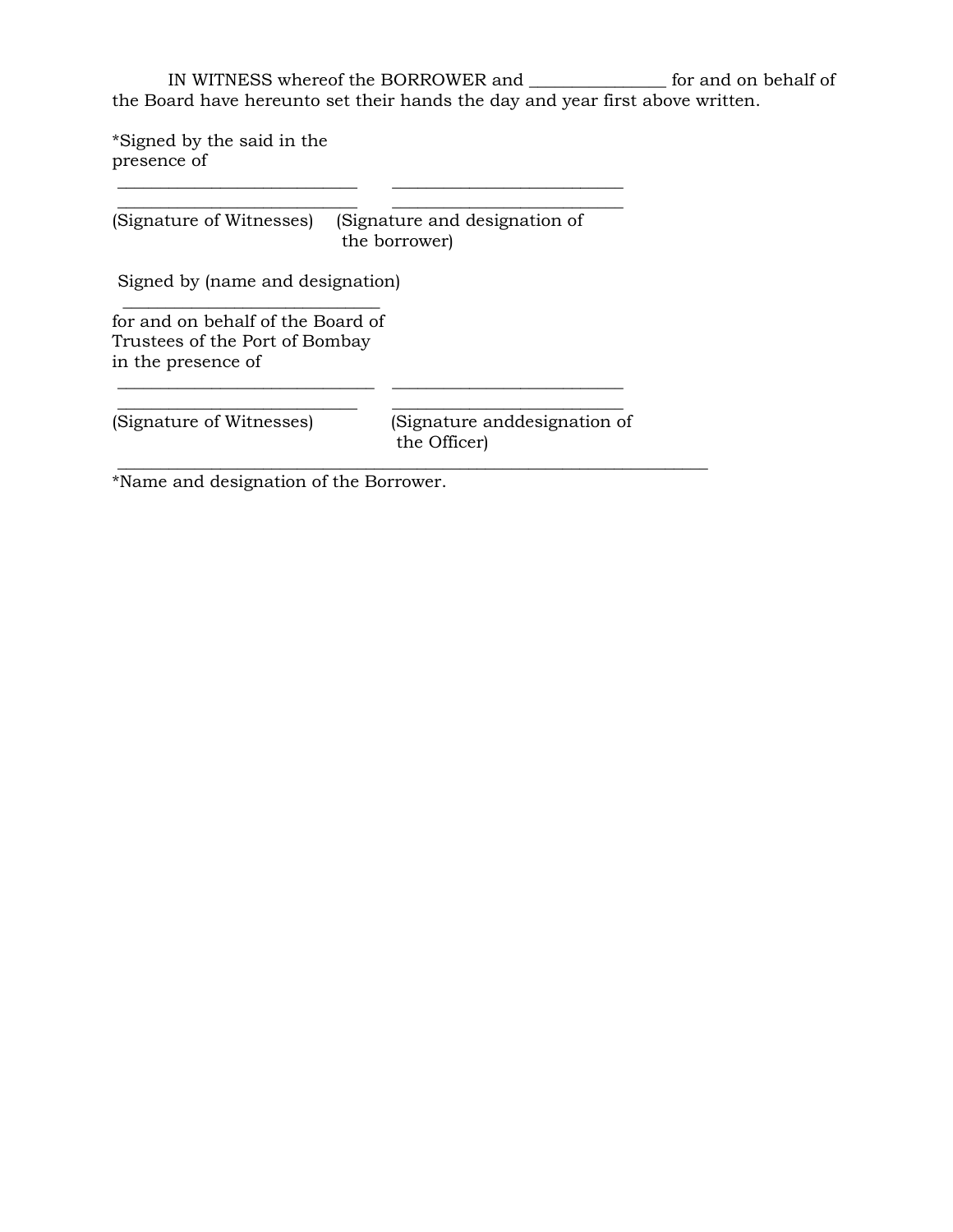# **Form of Mortgage Bond for Motor Car/Motor Cycle-Initial Advance.**

 **------------**

THIS INDENTURE made this the day of one thousand nine hundred and BETWEEN \_\_\_\_\_\_\_\_\_\_\_\_\_\_\_\_\_\_\_\_\_\_\_\_\_\_\_\_\_\_\_\_\_ (hereinafter called "the Borrower", which expression shall include his heirs, administrators, executors and legal representatives) of the one part and the Board of Trustees of the Port of Bombay (hereinafter called "the Board") of the other part. WHEREAS the Borrower has applied for and has been granted an advance of Rupees \_\_\_\_\_\_\_\_\_\_\_\_\_\_\_\_\_\_\_ to purchase a Motor \_\_\_\_\_\_\_\_\_\_\_\_\_\_\_\_\_ on the terms of Regulations \_\_\_\_\_\_\_\_\_\_\_\_\_\_\_\_\_\_\_\_\_\_\_\_\_\_\_\_ of the Bombay Port Trust Employees (Grant of Advances for Purchase of Motor Cars and Motor Cycles) Regulations, 1976 (hereinafter referred to as "the said Regulations" which expression shall include any amendment thereof or addition thereto for the time being in force) AND WHEREAS one of the conditions upon which the said advance has been/was granted to the Borrower is/was that the Borrower will/would hypothecate the said Motor \_\_\_\_\_\_\_\_\_\_\_\_\_\_\_ to the Board as security for the amount lent to the Borrower AND WHEREAS the Borrower has purchased with or partly with the amount so advanced as aforesaid the Motor \_\_\_\_\_\_\_\_\_\_\_\_\_\_ particulars whereof are set out in the Schedule hereunder written.

NOW THIS INDENTURE WITNESSETH that in pursuance of the said agreement and for the consideration aforesaid the Borrower doth hereby covenant to pay to the Board the sum of Rupees \_\_\_\_\_\_\_\_\_\_\_\_\_\_\_\_\_ aforesaid or the balance thereof remaining unpaid at the date of these presents by equal payments of Rupees \_ each on the first day of every month and will pay interest on the sum for the time being remaining due and owing calculated according to the said Regulations and the Borrower doth agree that such payment may be recovered by monthly deductions from his salary in the manner provided by the said Regulations and in further pursuance of the said agreement the Borrower doth hereby assign and transfer unto the Board the Motor \_\_\_\_\_\_\_\_\_\_\_\_\_\_\_\_\_\_ the particulars whereof are set out in the Schedule hereunto written by way of security for the said advance and the interest thereon as required by the said Regulations.

And the Borrower doth hereby agree and declare that he has paid in full the purchase price of the said Motor \_\_\_\_\_\_\_\_\_\_\_\_\_\_ and that the same is his absolute property and that he has not pledged and so long as any money remains payable to the Board in respect of the said advance will not sell, pledge or part with the property in or possession of the said Motor \_\_\_\_\_\_\_\_\_\_\_ hereby agreed and declared that if any of the said instalments of principal or interest shall not be paid or recovered in manner aforesaid within ten days after the same are due or if the Borrower shall die or at any time cease to be in Board's service or if the Borrower shall sell or pledge or part with the property in or possession of the said Motor \_\_\_\_\_\_\_\_\_\_\_\_\_\_\_\_ or become insolvent or make any composition or arrangement with his creditors or if any person shall take proceedings in execution of any decree or judgement against the Borrower the whole of the said principal sum which shall then be remaining due and unpaid together with interest thereon calculated as aforesaid shall forthwith become payable AND IT IS HEREBY AGREED and declared that the Board may on the happening of any of the events hereinbefore mentioned seize and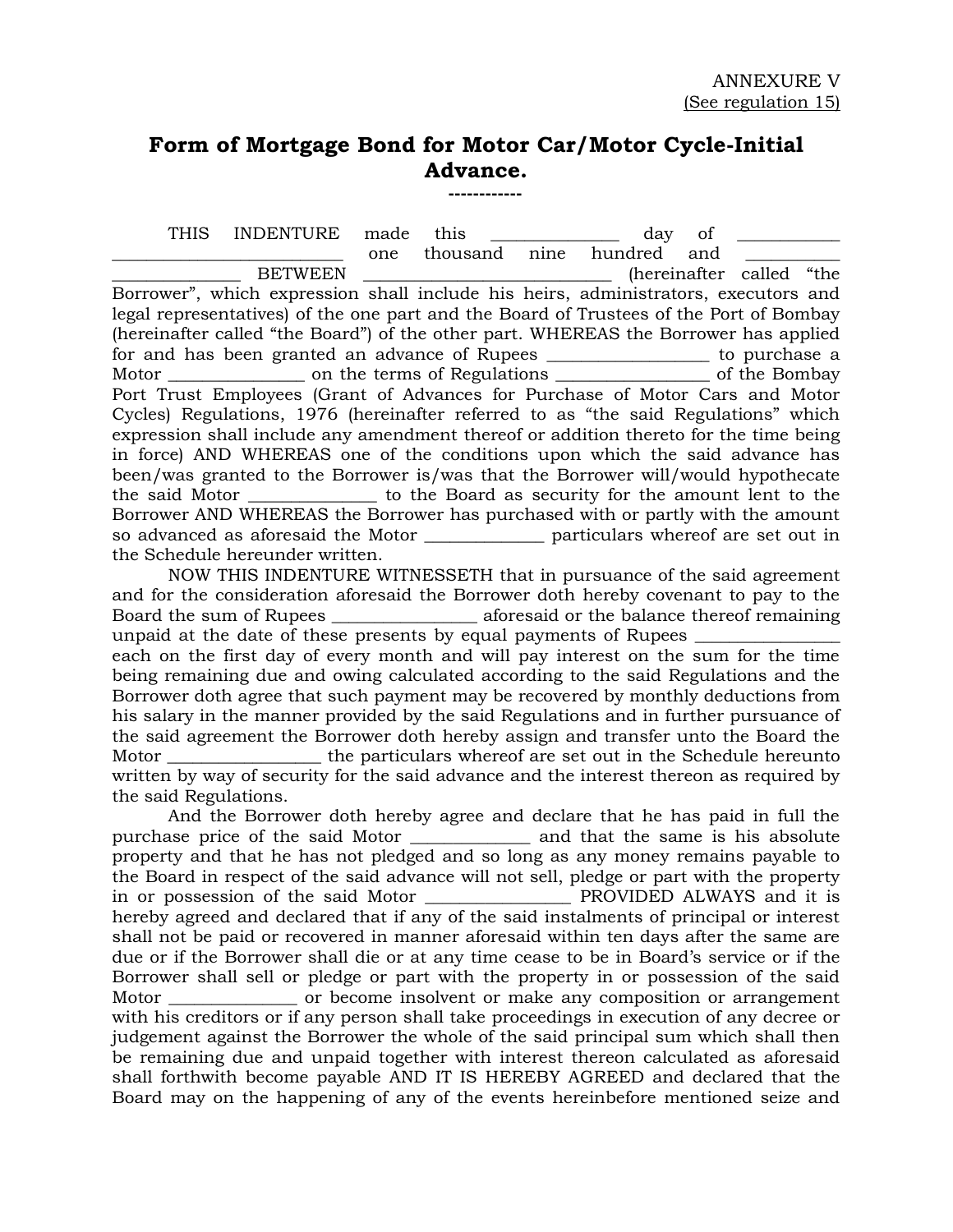take possession of the said Motor \_\_\_\_\_\_\_\_\_\_\_\_\_\_\_ and either remain in possession thereof without removing the same or else may remove and sell the said Motor \_\_\_\_\_\_\_\_\_\_\_\_\_\_\_ either by public auction or private contract and may out of the sale money retain the balance of the said advance then remaining unpaid and any interest due thereon calculated as aforesaid and all costs, charges, expenses and payments properly incurred or made in maintaining, defending or realising his rights hereunder and shall pay over the surplus, if any, to the Borrower, his executors, administrators or personal representatives PROVIDED FURTHER that the aforesaid power of taking

possession or selling of the said Motor \_\_\_\_\_\_\_\_\_\_\_\_\_\_\_ shall not prejudice the right of the Board to sue the Borrower or his personal representatives for the said balance remaining due and interest or in the case of the Motor \_\_\_\_\_\_\_\_\_\_\_\_\_\_\_\_\_\_ being sold the amount by which the net sale proceeds fall short of the amount owing AND the Borrower hereby further agrees that so long as any moneys are remaining due and owing to the Board, he, the Borrower will insure and keep insured the said Motor

\_\_\_\_\_\_\_\_\_\_\_\_\_\_ against loss or damage by fire, theft or accident with an Insurance Company to be approved by the Chief Account and will produce evidence to the satisfaction of the Chief Accountant that the Motor Insurance Company with whom the said Motor \_\_\_\_\_\_\_\_\_\_\_\_ is insured have received notice that the Board is interested in the Policy AND the Borrower hereby further agrees that he will not permit or suffer the said Motor \_\_\_\_\_\_\_\_\_\_\_ to be destroyed or injured or to deteriorate in a greater degree than it would deteriorate by reasonable wear and tear thereof AND further that in the event of any damage or accident happening to the said Motor  $\Box$ the Borrower will forthwith have the same repaired and made good.

#### THE SCHEDULE

 Description of Motor Maker's Name Description No. of Cylinders Engine Number Chassis No. Cost price

IN WITNESS whereof the said \_\_\_\_\_\_\_\_\_\_\_\_\_\_\_\_\_\_\_\_ (Borrower's name) and \_\_\_\_\_\_\_\_\_\_\_\_\_\_\_\_ for and on behalf of the Board have hereunto set their respective hands the day and year first above written. \*Signed by the said

in the presence of

| - |  |
|---|--|

2. \_\_\_\_\_\_\_\_\_\_\_\_\_\_\_\_\_\_\_\_\_\_\_\_\_\_ \_\_\_\_\_\_\_\_\_\_\_\_\_\_\_\_\_\_\_\_\_\_\_\_\_\_\_

(Signature of Witnesses) (Signature an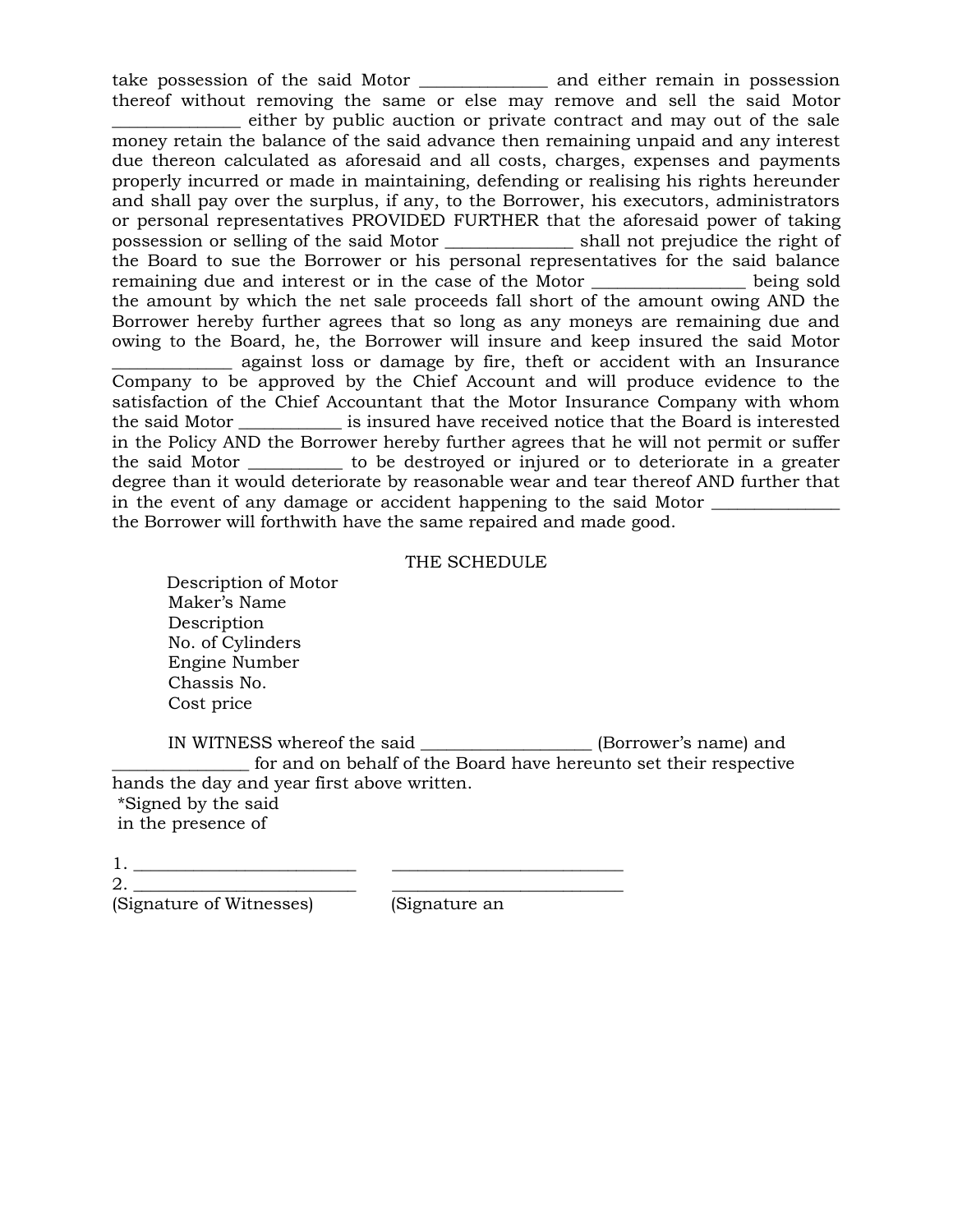#### ANNEXURE VI

 (See regulation 15) Form of Mortgage Bond for Motor car – Second Advance when earlier advance with interest not fully repaid**.**

 **----------------**

THIS INDENTURE made this  $\qquad \qquad$  day of \_\_\_\_\_\_\_\_\_\_\_\_\_\_\_\_\_\_\_\_ BETWEEN Shri \_\_\_\_\_\_\_\_\_\_\_\_\_\_\_\_\_\_\_\_\_\_\_ son of \_\_\_\_\_\_\_\_\_\_\_\_\_\_\_\_\_\_\_\_\_\_\_\_\_\_\_\_\_\_\_\_ (hereinafter called `the Borrower' which expression shall unless excluded by or repugnant to the subject or context, include his heirs, administrators, executors and legal representative) of the ONE PART and the Board of Trustees of the Port of Bombay (hereinafter called 'the Board') of the OTHER PART.

WHEREAS by a Deed of Mortgage dated the \_\_\_\_\_\_\_\_\_\_\_\_\_\_\_\_\_\_\_ day of \_\_\_\_\_\_\_\_\_\_\_\_\_\_ the Borrower mortgaged to the Board the Motor Car described in the Schedule thereto (hereinafter referred to as 'the old Motor Car') to secure the Motor Car purchase advance of Rs.\_\_\_\_\_\_\_\_\_\_\_\_\_\_\_\_\_ (in words as well as in figures) with interest at the rate and on conditions mentioned in the said Deed of Mortgage (hereinafter referred to as the 'Principal Deed').

AND WHEREAS out of the said sum of Rs.\_\_\_\_\_\_\_\_\_\_\_\_\_\_\_\_\_\_\_\_\_\_ advanced to the Borrower by the Board the borrower has made part repayments and a sum of Rs.\_\_\_\_\_\_\_\_\_\_\_\_\_\_\_\_\_\_\_\_\_\_\_\_\_\_\_\_\_\_\_\_\_ (in words as well as in figures) towards principal plus interest thereon as per the terms of the Principal Deed still remain due and payable by the Borrower to the Board.

 AND WHEREAS the Borrower being in need of a new Motor Car (hereinafter referred to as the new Motor Car) applied to the Board for permission to sell his old Motor Car and purchase a new one AND WHEREAS the Borrower has been permitted to sell the old Motor Car and utilise the sale proceeds of the old Motor Car and in terms of regulation of the Bombay Port Trust Employees (Grant of Advances for Purchase of Motor Cars and Motor Cycles) Regulations, 1976 (hereinafter referred to as 'the said Regulations' which expression shall include any amendment thereof or addition thereto for the time being in force) towards the purchase of the new Motor Car on condition that the new Motor Car shall be mortgage to the Board by way of security for the repayment of the sums thus due and owing from the Borrower to Board. AND WHEREAS the sum of Rs.\_\_\_\_\_\_\_\_\_\_\_\_\_\_\_\_\_\_\_\_\_ is now due and owing from the Borrower for principal AND WHEREAS the Borrower is liable in addition to pay interest as per the terms of the Principal Deed.

NOW THIS INDENTURE WITNESSETH that in pursuance of the said agreement and for the consideration aforesaid the Borrower doth hereby covenant to pay to the Board the sum of Rs.\_\_\_\_\_\_\_\_\_\_\_\_\_\_\_\_ aforesaid by equal monthly instalments of Rs.\_\_\_\_\_\_\_\_\_\_\_\_\_\_\_\_\_\_ each on the first day of every month and will pay interest on the sum of Rs.\_\_\_\_\_\_\_\_\_\_\_\_\_\_\_\_\_ originally advanced to him hereinafter referred to as the principal according to the terms of the Principal Deed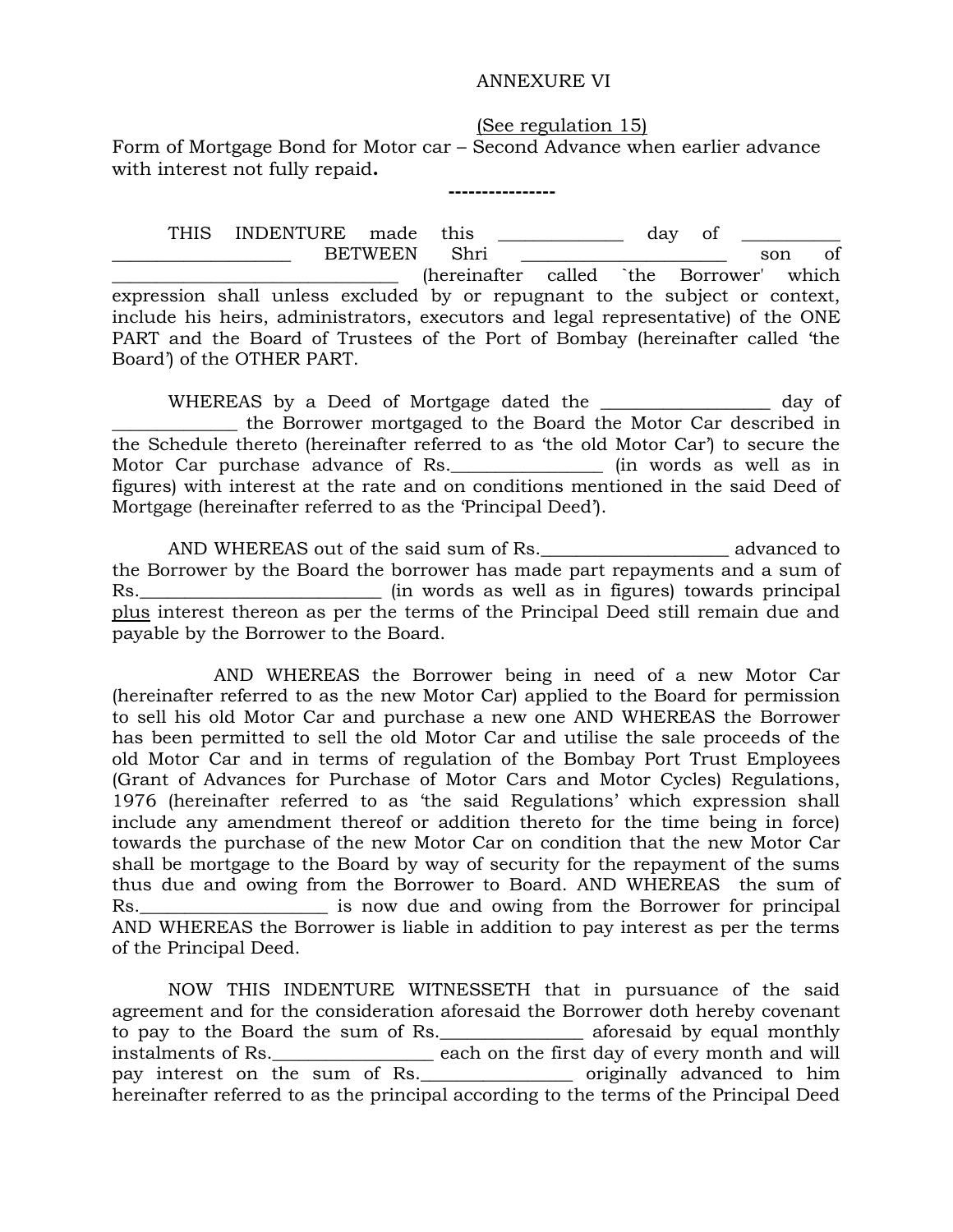and the Borrower doth agree that such payments may be recovered by monthly deductions from his salary in the manner provided by the said Regulations, and in further pursuance of the said Agreement the Borrower doth hereby assign and transfer upto the Board the Motor Car the particulars whereof are set out in the Schedule hereunder written by way of security for the said advance and the interest thereon as required by the said Regulations.

And the Borrower doth hereby agree and declare that he has paid in full the purchase price of the said Motor Car and that the same is his absolute property and that he has not pledged and so long as any money remain payable to the Board in respect of the principal will not sell, pledge or part with the property in or possession of the said Motor car, PROVIDED ALWAYS and it is hereby agreed and declared that if any of the said instalments of principal or interest shall not be paid or recovered in manner aforesaid within ten days after the same are due or if the Borrower shall die or at any time cease to be in Board's service or if the Borrower shall sell or pledge or part with the property in or possession of the said Motor Car or become insolvent or make any composition or arrangement with his creditors or if any person shall take proceedings in execution of any decree or judgement against the Borrower the balance of the Principal which shall then be remaining due and unpaid together with interest on principal calculated as aforesaid shall forthwith become payable AND IT IS HEREBY AGREED and declared that the Board may on the happening of any of the events hereinbefore mentioned seize and take possession of the said Motor Car and either remain in possession thereof without removing the same or else may remove and sell the said Motor Car either by public auction or private contract and may out of the sale moneys retain the balance of the principal then remaining unpaid any interest still due on the principal calculated as aforesaid and all costs, charges, expenses and payments properly incurred or made in maintaining, defending or realising his rights hereunder and shall pay over the surplus, if any, to the Borrower, his executors, administrators or personal representatives PROVIDED FURTHER that the aforesaid power of taking possession or selling of the said Motor Car shall not prejudice the right of the Board, to sue the Borrower or his personal representatives for the said balance remaining due and interest or in the case of the Motor Car being sold the amount by which the net sale proceeds fall short of the amount owing AND the Borrower hereby further agrees that so long as any moneys are remaining due and owing to the Board, he, the Borrower will insure and keep insured the said Motor Car against loss or damage by fire, theft or accident with an Insurance Company to be approved by the Chief Accountant and will produce evidence to the satisfaction of the Chief Accountant that the Motor Insurance Company with whom the said Motor Car is insured have received notice that the Board is interested in the Policy AND the Borrower hereby further agrees that he will not permit or suffer the said Motor Car to be destroyed or injured or to deteriorate in a greater degree that it would deteriorate by reasonable wear and tear thereof AND further that in the event of any damage or accident happening to the said Motor Car, the Borrower will forthwith have the same repaired and made good.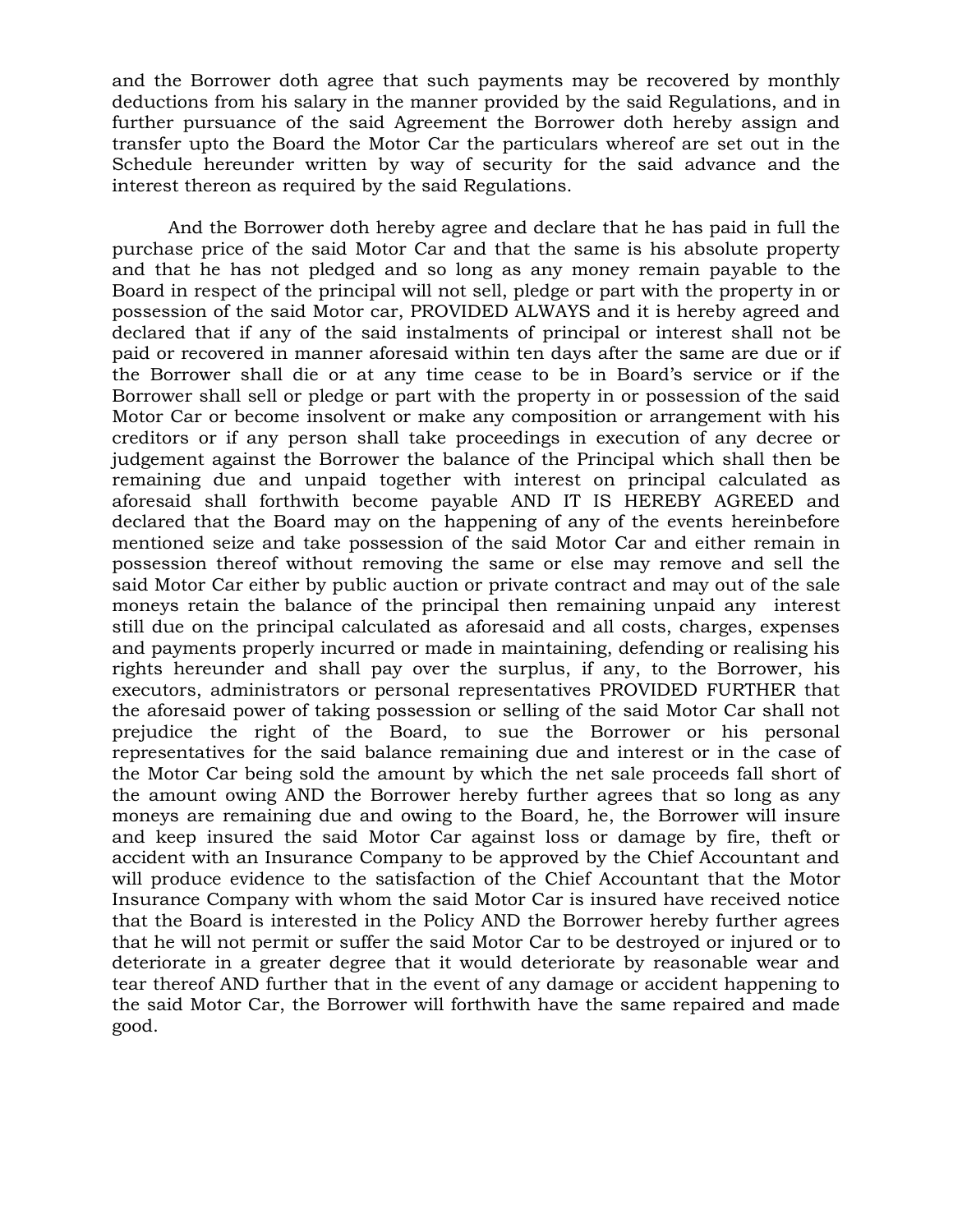# **THE SCHEDULE**

Description of Motor Maker's Name Description No. of Cylinders Engine Number Chassis No. Cost price

IN WITNESS WHEREOF the Mortgager/Borrower has hereunto set his hand and Shri \_\_\_\_\_\_\_\_\_\_\_\_\_\_\_\_\_\_\_\_\_\_\_\_\_\_\_\_\_\_ in the office of \_\_\_\_\_\_\_\_\_\_\_\_\_\_\_\_\_\_\_\_\_\_\_\_\_\_ for and on behalf of the Board has hereunto set his hand.

\*Signed by the said in the presence of

| 2.                                                                                        |                              |     |             |    |
|-------------------------------------------------------------------------------------------|------------------------------|-----|-------------|----|
| (Signature of Witnesses)                                                                  | (Signature)<br>the Borrower) | and | designation | of |
| Signed by (name and designation)                                                          |                              |     |             |    |
| for and on behalf of the Board of<br>Trustees of the Port of Bombay<br>in the presence of |                              |     |             |    |
| 1.                                                                                        |                              |     |             |    |
| 2.                                                                                        |                              |     |             |    |
| (Signature of Witnesses)                                                                  | (Signature<br>the Officer)   | and | designation | οf |

\_\_\_\_\_\_\_\_\_\_\_\_\_\_\_\_\_\_\_\_\_\_\_\_\_\_\_\_\_\_\_\_\_\_\_\_\_\_ \*Name and designation of the Borrower.